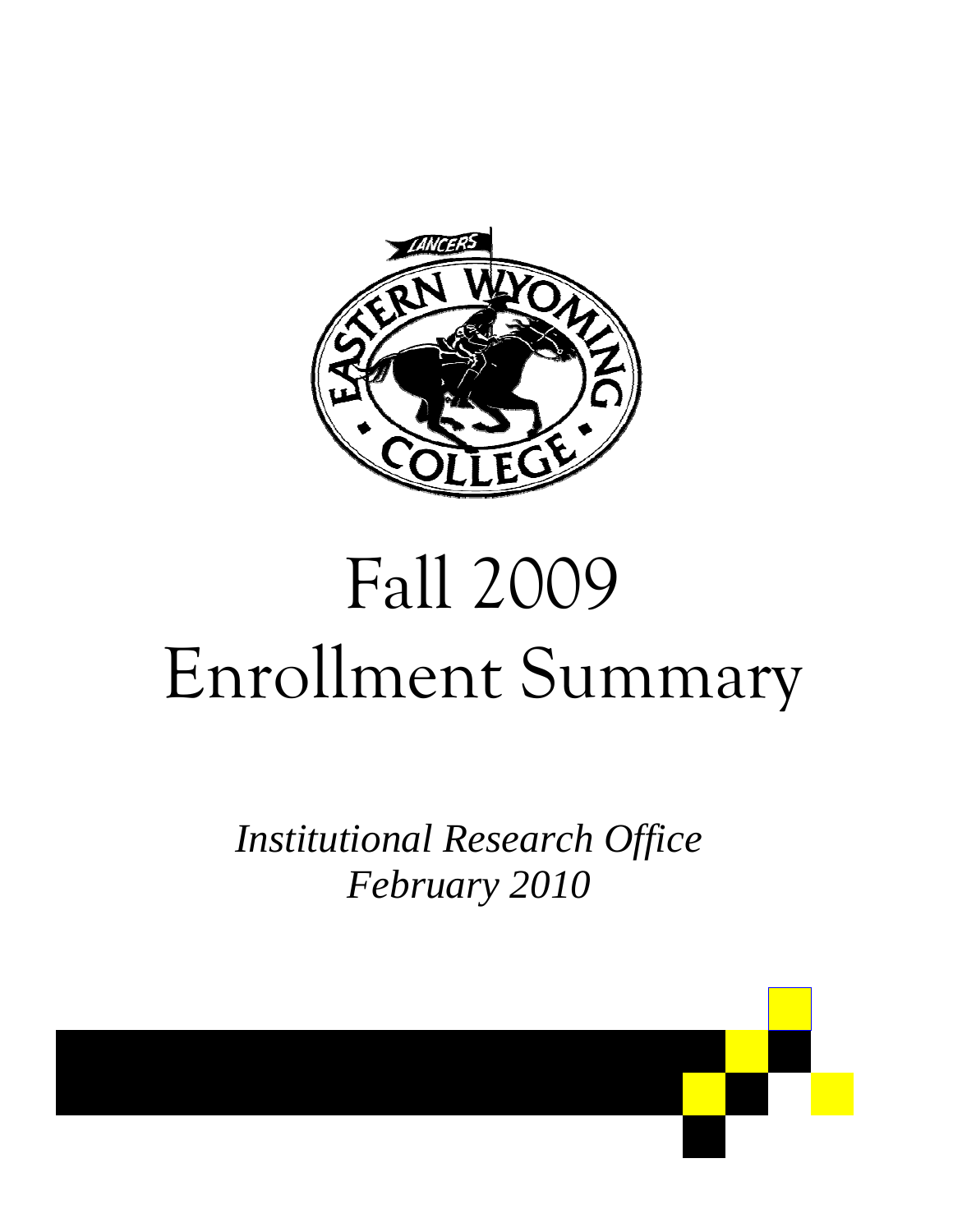# **TABLE OF CONTENTS**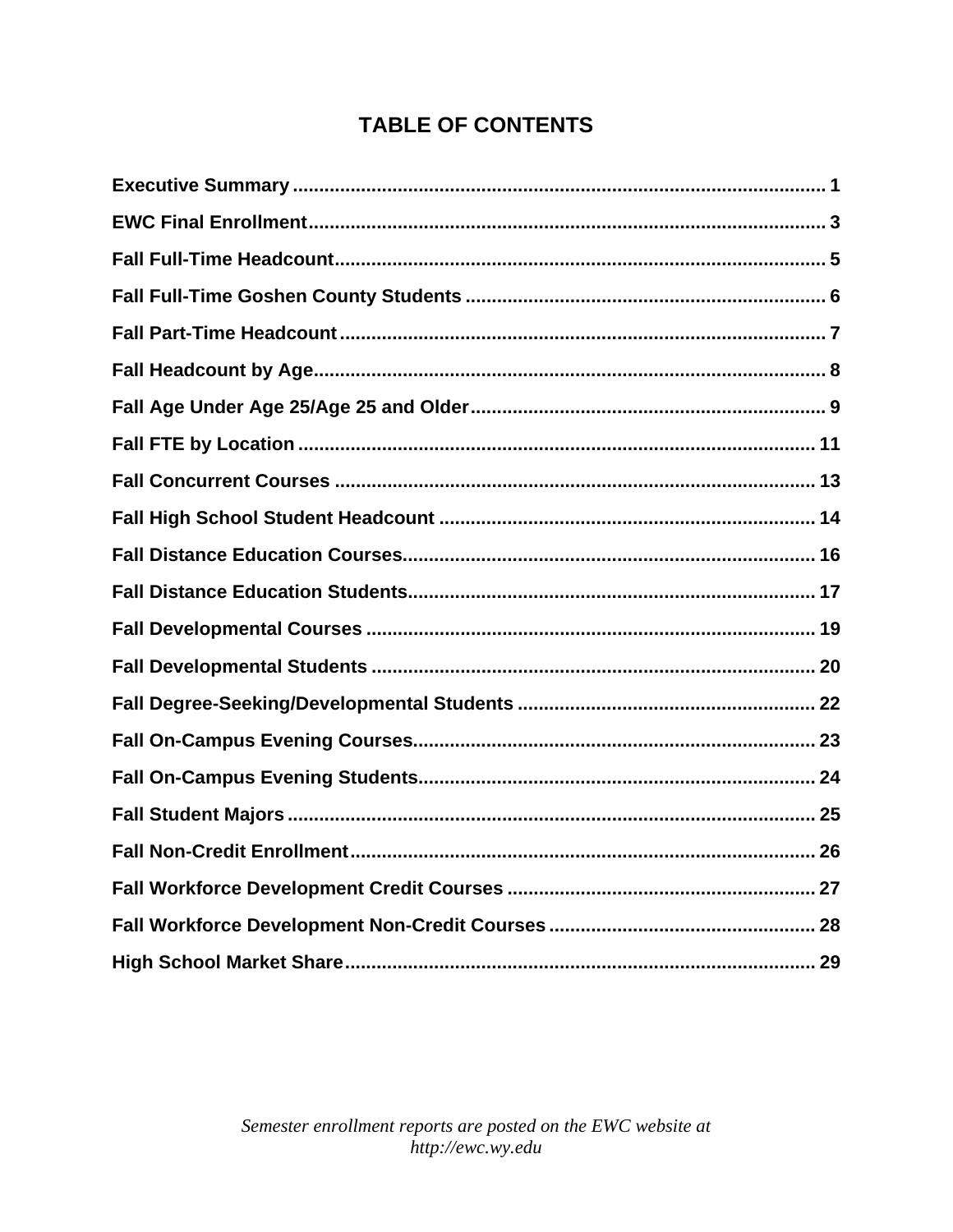# EXECUTIVE SUMMARY

The Fall 2009 headcount increased 12.7% and the FTE increased 12.8% compared to Fall 2008. Full-time headcount was up 83 students and part-time headcount was up 108 students resulting in a total increase of 191 students. The number of students who attended EWC for the first time in Fall 2009 was up 47 full-time students and up 99 parttime students. The number of students who had attended EWC anytime prior to Fall 2009 was up 36 full-time students and up 9 part-time students. Goshen County was up 43 full-time and up 34 part-time students, and Outreach increased by 40 full-time and increased 74 part-time students. Goshen County FTE increased by 62.96 FTE, and Outreach increased by 74.31 FTE. Outreach accounted for 37% of the FTE.

Credit course offerings are provided as regular courses in both Goshen County and the 12 outreach sites. In addition, concurrent enrollment in the high schools, and distance learning courses are also offered. Outreach had 48.23% of its 449.41 FTE from concurrent enrollment courses. Goshen County courses generated 762.42 FTE of which 7.20% were from concurrent enrollment courses, 4.78% from evening courses, and 12.53% from distance education courses. Concurrent enrollment courses generated 57.0% of the 380.24 non-LEA (Wyoming Law Enforcement Academy) FTE from outreach.

One of the challenges in scheduling courses is determining the time and delivery method that will best serve the largest number of students and accommodate the needs of non-traditional and site bound students. Some of the on-campus day students enrolled in distance learning and/or evening courses may prefer to take the courses during the daytime in a regular course setting; however, that option is not always available. The 42 distance education courses served 135 students living in EWC's outreach areas and 125 students living in Goshen County for a total of 260 students. However, 95 (76.0%) of the 125 students in Goshen County were also enrolled in regular on-campus day courses. Similarly, the 20 on-campus credit evening courses served a total of 146 students with 85 (58.23%) of the students also enrolled in regular on-campus day courses.

Developmental courses are offered for those students who do not have college level skills in reading, writing, and mathematics. There were 169 students enrolled in developmental courses, which accounted for 5.06% of the FTE. Of the 169 students enrolled in developmental courses, 150 (88.76%) of those students are seeking an associate degree or certificate.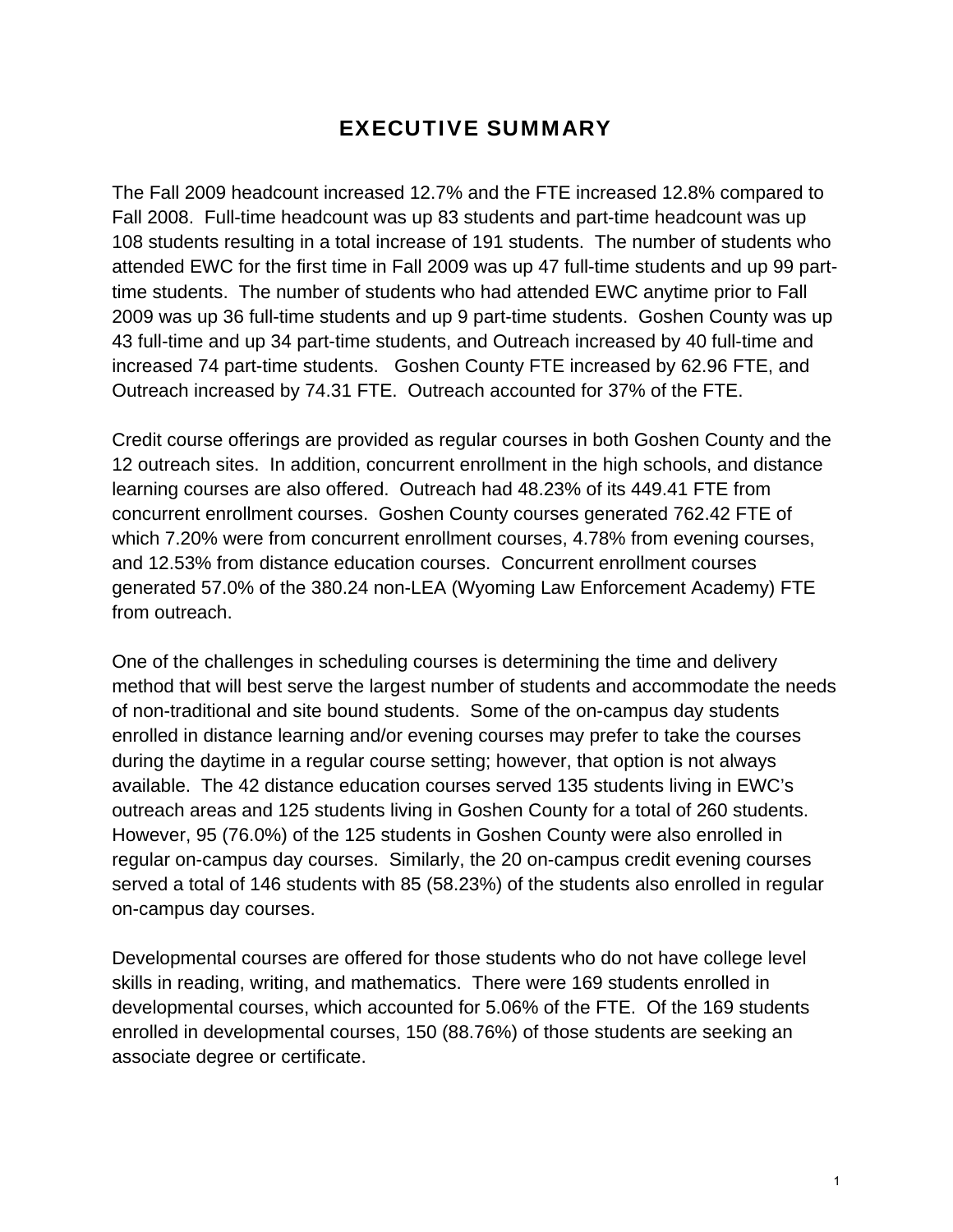The total Fall 2009 headcount was 1696 students. Of those students, 964 (56.84%) were non-degree seeking. The academic programs with the largest enrollments were Interdisciplinary Studies, Welding & Joining Technology, Veterinary Technology, and Pre-Nursing. Eastern Wyoming College provides numerous non-credit and workforce development offerings. EWC's non-credit enrollment was 1432 students compared to 1,195 students in Fall 2008. EWC's workforce development efforts provided 61 credit courses totaling 126.84 FTE and 49 non-credit courses meeting for a total of 478.00 contact hours to provide further educational opportunities for individuals in or preparing to enter the workforce.

The Fall 2009 on-campus, full-time students came from 29 states and four foreign countries. Most of the students came from five states: Wyoming, Nebraska, Colorado, South Dakota, and Montana. Within Wyoming, the full-time, on-campus students came from 20 counties, with the majority coming from Goshen, Laramie, Platte, and Crook. The gender distribution for all credit students was 39% male and 61% female. The ethnicity distribution was 70.46% white non-Hispanic, 22.64% unknown ethnicity and race, 3.54% Hispanic, and 3.36% all others. The average age of students enrolled in credit courses was 27.8 with a 22.41 average for full-time students and a 31.06 average for part-time students.

There are numerous ways to analyze EWC's enrollment trends and student population and there are many factors, both internal and external, which affect enrollment trends. We have no control over the external factors, which include the state of the economy, the unemployment rate and the number of high school graduates. In any given year, there are many factors which may have affected the increase or decrease in enrollment.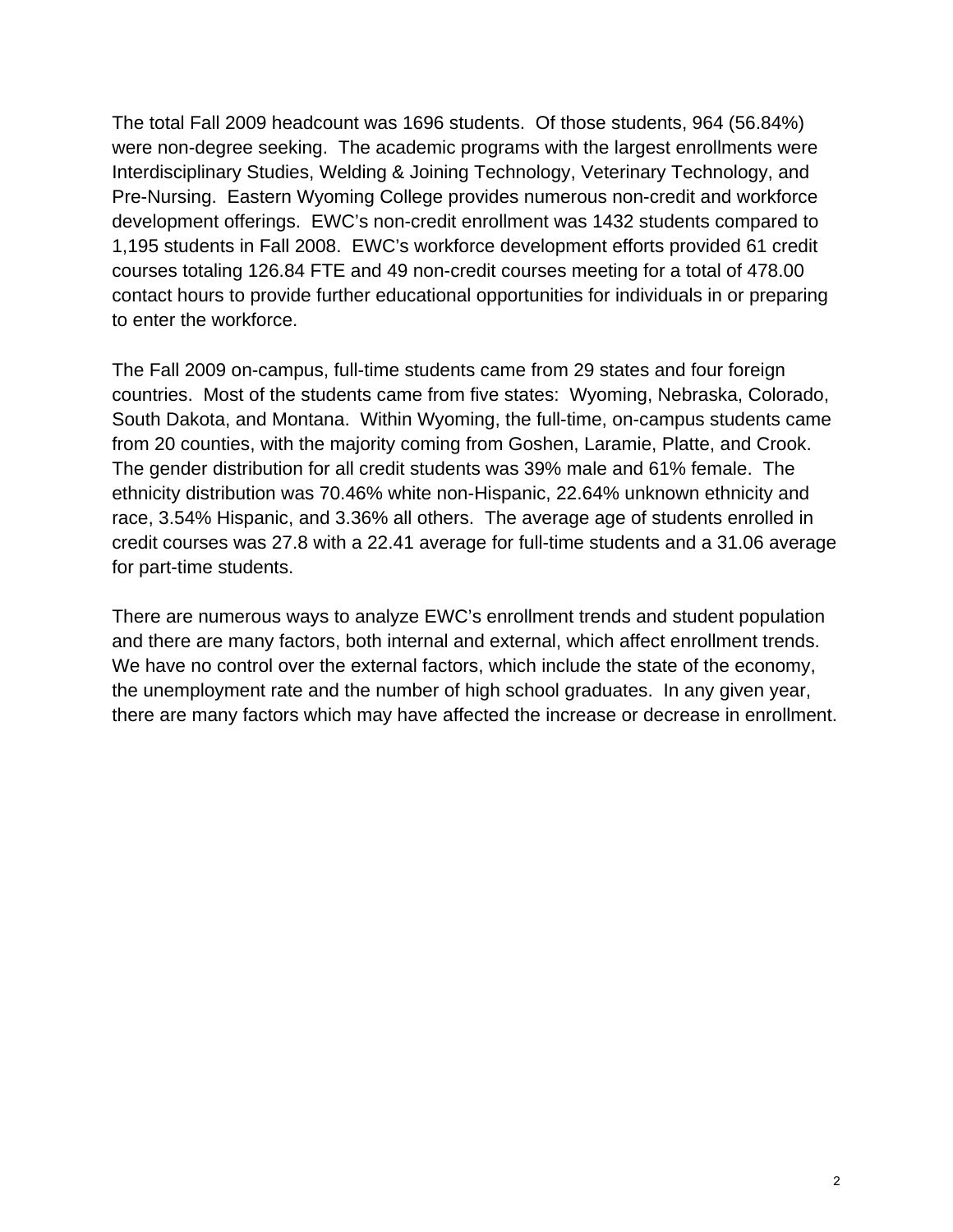EWC experienced a 12.7% increase in total student headcount as compared to Fall 2008. The total student headcount of 1,696 students reflects an overall increase of 191 students. Not including LEA, total full-time enrollment is 86 students above the five-year average and total part-time enrollment is 65 students above the five-year average for a total of 151 students above the five-year average.

| <b>HEADCOUNT</b>                        | <b>Fall 2005</b> | <b>Fall 2006</b> | <b>Fall 2007</b> | <b>Fall 2008</b> |              | <b>Fall 2009</b> |               |           |
|-----------------------------------------|------------------|------------------|------------------|------------------|--------------|------------------|---------------|-----------|
|                                         |                  |                  |                  |                  | <b>FINAL</b> | <b>VAR</b>       | $\frac{9}{6}$ | 5 Yr. AVG |
| <b>IFull - Time</b>                     |                  |                  |                  |                  |              |                  |               |           |
| <b>First Time</b>                       | 195              | 199              | 261              | 244              | 285          | 41               | 16.8%         | 237       |
| Previous                                | 310              | 235              | 233              | 275              | 311          | 36               | 13.1%         | 273       |
| <b>Total Full Time</b>                  | 505              | 434              | 494              | 519              | 596          | 77               | 14.8%         | 510       |
| <b>IPart - Time</b>                     |                  |                  |                  |                  |              |                  |               |           |
| <b>First Time</b>                       | 303              | 411              | 465              | 425              | 524          | 99               | 23.3%         | 426       |
| Previous                                | 688              | 547              | 552              | 522              | 535          | 13               | 2.5%          | 569       |
| <b>Total Part Time</b>                  | 991              | 958              | 1,017            | 947              | 1,059        | 112              | 11.8%         | 994       |
|                                         |                  |                  |                  |                  |              |                  |               |           |
| <b>Total Headcount</b><br>(Without LEA) | 1,496            | 1,392            | 1,511            | 1,466            | 1,655        | 189              | 12.9%         | 1504      |
| <b>ILEA</b>                             |                  | 54               | 47               | 39               | 41           | $\mathbf{2}$     | 5.1%          |           |
| <b>Total Headcount</b><br>(With LEA)    |                  | 1,446            | 1,558            | 1,505            | 1,696        | 191              | 12.7%         |           |

EWC experienced a 12.8% increase in FTE compared to Fall 2008. Not including LEA, the FTE is 135.17 above the 5 year average.

| <b>Fall 2005</b><br>FTE           |                                                                                                                        | <b>Fall 2006</b> | <b>Fall 2007</b> | <b>Fall 2008</b> |              |            |               |           |
|-----------------------------------|------------------------------------------------------------------------------------------------------------------------|------------------|------------------|------------------|--------------|------------|---------------|-----------|
|                                   |                                                                                                                        |                  |                  |                  | <b>FINAL</b> | <b>VAR</b> | $\frac{9}{6}$ | 5 Yr. AVG |
| <b>Total FTE</b><br>(Without LEA) | 999.17                                                                                                                 | 909.29           | 973.92           | 1,012.46         | 1,142.67     | 130.21     | 12.9%         | 1007.50   |
| LEA                               | <u> Estados de Santiaco</u>                                                                                            | 95.50            | 77.08            | 62.33            | 69.17        | 6.83       | 11.0%         |           |
| <b>Total FTE</b><br>(With LEA)    | <u> Isaac Ingilaan ka sida ah ingilaa ka sida ah ingilaa ka sida ah ingilaan ka sida ah ingilaan ka sida ah ingila</u> | 1,004.79         | .051.00          | 1,074.79         | 1,211.83     | 137.04     | 12.8%         |           |

| Fall 2009 Enrollment Report Footnotes:                             |           |                                                                      |           |
|--------------------------------------------------------------------|-----------|----------------------------------------------------------------------|-----------|
| Total students exclusively auditing classes:                       | 207.00    | Total number of hours enrolled by auditees:                          | 220.00    |
| Total students taking audit hours within regular courses:          | 97.00     | Total number of audited hours:                                       | 103.00    |
| Total credits enrolled by credit students:<br>Total FTE is 1211.83 | 14.219.00 | Total hours enrolled by all students including all<br>audited hours: | 14.542.00 |
| Total Headcount is 1696                                            |           | Source: WCCC Enrollment Report                                       |           |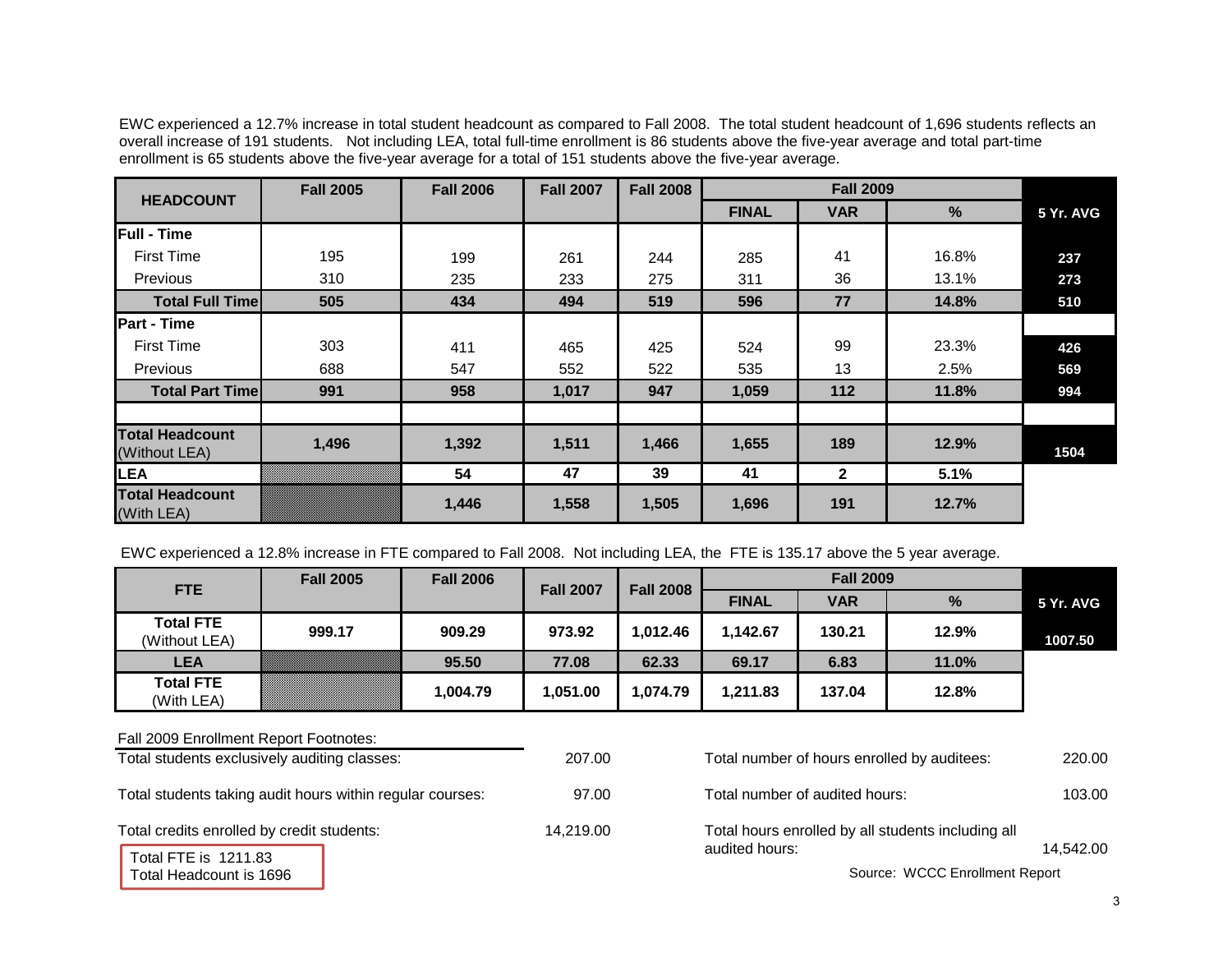# Fall Trends



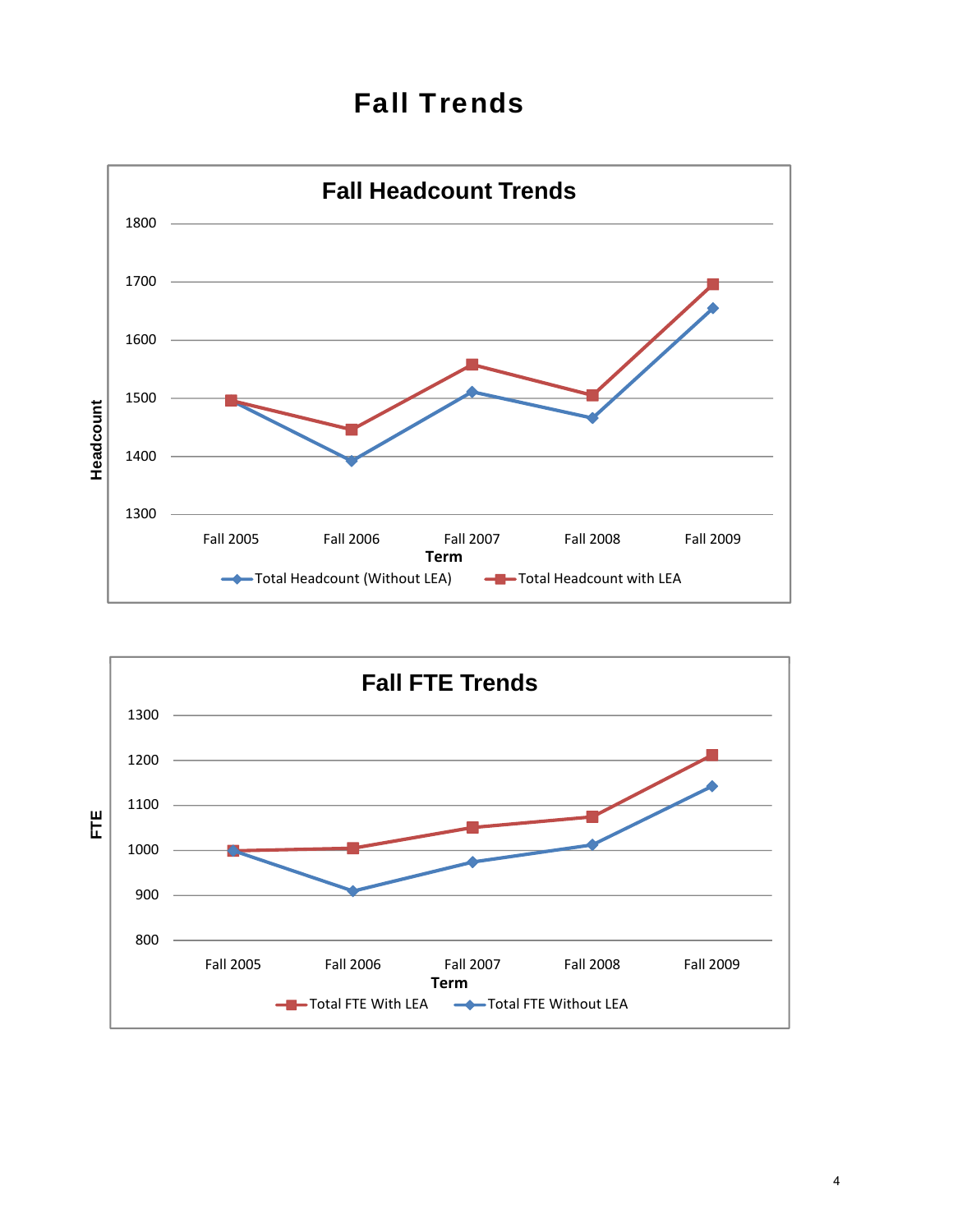# FALL FULL-TIME HEADCOUNT

EWC experienced an increase of 40 (39.6%) full-time students in Outreach enrollment and an increase of 43 (9.5%) students in Goshen County for a total increase of 83 (15.0%) students as compared to Fall 2008. Outreach full-time headcount was 19 above the five-year average. Goshen County was 74 above the five-year average for an overall 92 students above the five-year average.

| <b>Student</b>         |                |                | Year         |                         |                | 5 Yr.            |            |
|------------------------|----------------|----------------|--------------|-------------------------|----------------|------------------|------------|
| <b>Location</b>        | 05             | 06             | 07           | 08                      | 09             | Avg.             |            |
| Douglas                | 50             | 47             | 67           | 41                      | 59             | 53               |            |
| Glenrock               | 0              | 0              | 0            | $\mathbf 0$             | $\mathbf 0$    | $\boldsymbol{0}$ |            |
| <b>LEA</b>             |                | 54             | 46           | 35                      | 41             | 41               | 4 Year AVG |
| <b>Converse County</b> | 50             | 101            | 113          | 76                      | 100            | 96               | 4 Year AVG |
| <b>Hulett</b>          | $\overline{0}$ | $\mathbf 0$    | $\mathbf 0$  | $\mathbf 0$             | $\mathbf 0$    | $\boldsymbol{0}$ |            |
| Moorcroft              | 16             | 10             | 13           | $\overline{2}$          | 18             | 12               |            |
| Sundance               | $\overline{4}$ | $\overline{2}$ | $\mathbf 0$  | 3                       | $\overline{0}$ | $\overline{2}$   |            |
| <b>Crook County</b>    | 20             | 12             | 13           | 5                       | 18             | 14               |            |
| Lusk                   | $\overline{2}$ | 1              | 0            | 1                       | $\overline{2}$ | 1                |            |
| <b>Niobrara County</b> | $\overline{2}$ | $\mathbf{1}$   | $\mathbf 0$  | $\mathbf{1}$            | $\overline{2}$ | $\mathbf{1}$     |            |
| Chugwater              | 0              | 0              | $\mathbf 0$  | $\mathbf 0$             | $\mathbf 0$    | $\boldsymbol{0}$ |            |
| Glendo                 | 0              | 1              | 0            | $\mathbf 0$             | $\mathbf 0$    | $\boldsymbol{0}$ |            |
| Guernsey               | 0              | 0              | $\pmb{0}$    | $\mathbf 0$             | 1              | $\boldsymbol{0}$ |            |
| Wheatland              | 12             | 5              | 1            | 4                       | $\overline{4}$ | 5                |            |
| <b>Platte County</b>   | 12             | $6\phantom{1}$ | $\mathbf{1}$ | $\overline{\mathbf{4}}$ | 5              | $6\phantom{1}$   |            |
| Newcastle              | 13             | 16             | 8            | 14                      | 15             | 13               |            |
| Upton                  | $\mathbf 0$    | $\mathbf 0$    | 1            | $\mathbf 0$             | $\overline{0}$ | $\boldsymbol{0}$ |            |
| <b>Weston County</b>   | 13             | 16             | 9            | 14                      | 15             | 13               |            |
| Other*                 |                | 1              | $\pmb{0}$    | 1                       | 1              | 1                | 4 Year AVG |
| <b>Outreach</b>        | 97             | 137            | 136          | 101                     | 141            | 122              |            |
| <b>Variance</b>        |                | 40             | $-1$         | $-35$                   | 40             |                  |            |
| % Change               |                | 41.2%          | $-0.7%$      | $-25.7%$                | 39.6%          |                  |            |
| <b>Goshen</b>          | 408            | 351            | 404          | 453                     | 496            | 422              |            |
| <b>Variance</b>        |                | $-57$          | 53           | 49                      | 43             |                  |            |
| % Change               |                | $-14.0%$       | 15.1%        | 12.1%                   | 9.5%           |                  |            |
| <b>Total</b>           | 505            | 488            | 540          | 554                     | 637            | 545              |            |
| Variance               |                | $-17$          | 52           | 14                      | 83             |                  |            |
| % Change               |                | $-3.4%$        | 10.7%        | 2.6%                    | 15.0%          |                  |            |

\* One Full-Time Distance Education Student Living in WY Outside the EWC Service Area

Source: Colleague FTE Summary Report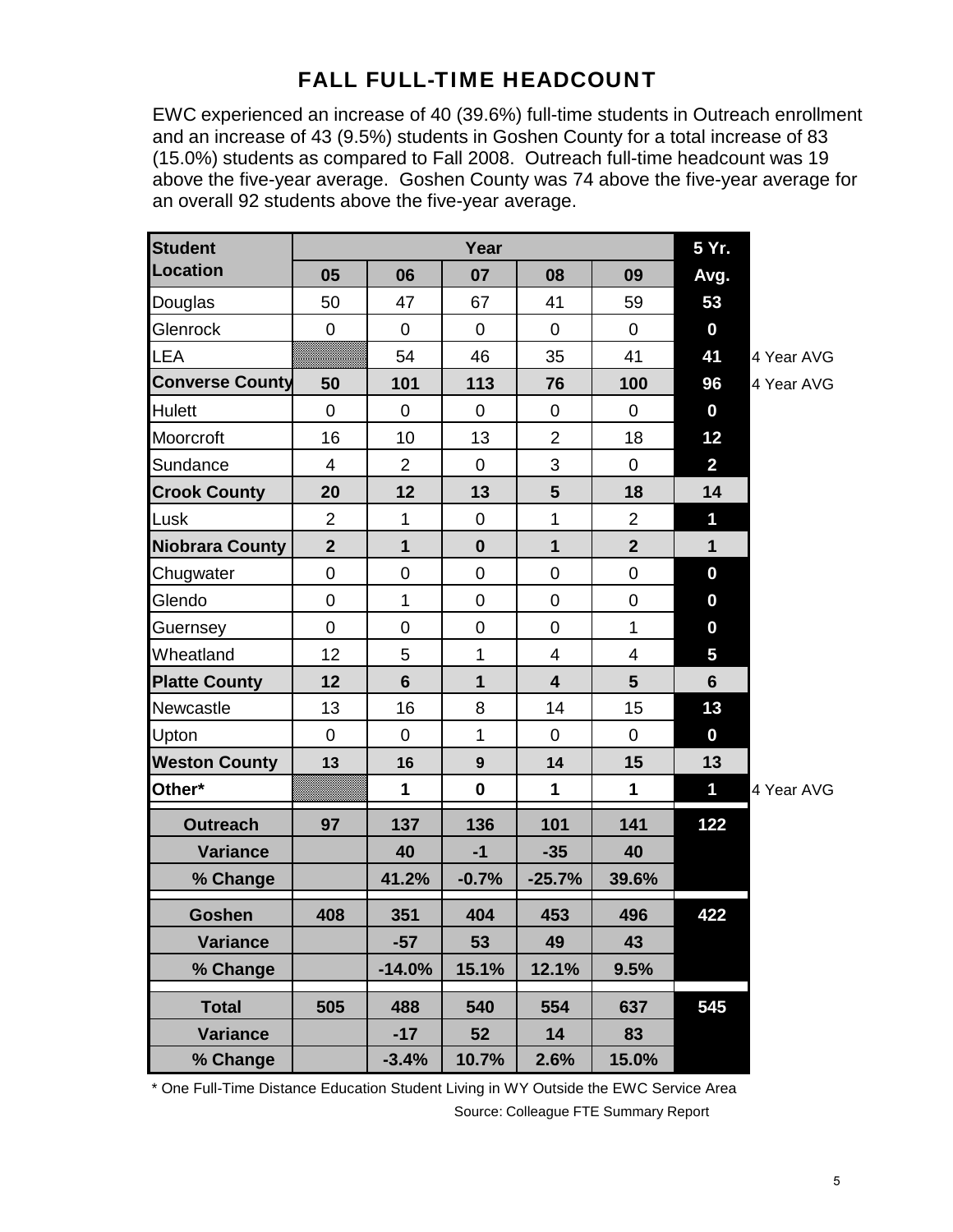

## FALL FULL-TIME GOSHEN COUNTY STUDENTS

| <b>STATE</b>      | <b>TOTAL</b>   | $\%$   | <b>COUNTY</b>      | <b>TOTAL</b>   | %       |
|-------------------|----------------|--------|--------------------|----------------|---------|
| Wyoming           | 284            | 57.3%  | Goshen             | 169            | 59.5%   |
| Alaska            | $\overline{c}$ | 0.4%   | Albany             | 5              | 1.8%    |
| Arizona           | 5              | 1.0%   | Big Horn           | 1              | 0.4%    |
| California        | 3              | 0.6%   | Campbell           | 5              | 1.8%    |
| Colorado          | 42             | 8.5%   | Carbon             | $\overline{2}$ | 0.7%    |
| Idaho             | 3              | 0.6%   | Converse           | 5              | 1.8%    |
| <b>Illinois</b>   | 1              | 0.2%   | Crook              | 15             | 5.3%    |
| Indiana           | 1              | 0.2%   | Freemont           | 11             | 3.9%    |
| Kansas            | 1              | 0.2%   | <b>Hot Springs</b> | $\mathbf 0$    | 0.0%    |
| Kentucky          | 1              | 0.2%   | Johnson            | $\mathbf 0$    | 0.0%    |
| Minnesota         | $\overline{4}$ | 0.8%   | Laramie            | 20             | 7.0%    |
| Montana           | 16             | 3.2%   | Lincoln            | $\overline{c}$ | 0.7%    |
| Nebraska          | 83             | 16.7%  | Natrona            | 5              | 1.8%    |
| New Jersey        | 3              | 0.6%   | Niobrara           | 14             | 4.9%    |
| Neveda            | 1              | 0.2%   | Park               | 3              | 1.1%    |
| <b>New Mexico</b> | $\mathbf 0$    | 0.0%   | Platte             | 17             | 6.0%    |
| <b>New York</b>   | 1              | 0.2%   | Sheridan           | $\overline{2}$ | 0.7%    |
| North Dakota      | 1              | 0.2%   | Sublette           | $\mathbf{1}$   | 0.4%    |
| Oklahoma          | 1              | 0.2%   | Sweetwater         | $\overline{c}$ | 0.7%    |
| Oregon            | $\overline{c}$ | 0.4%   | Teton              | $\overline{1}$ | 0.4%    |
| Pennsylvania      | 3              | 0.6%   | Uinta              | $\overline{0}$ | $0.0\%$ |
| South Carolina    | 1              | 0.2%   | Washakie           | $\mathbf{1}$   | 0.4%    |
| South Dakota      | 21             | 4.2%   | Weston             | 3              | 1.1%    |
| Texas             | 1              | 0.2%   | <b>Total</b>       | 284            | 100.0%  |
| Utah              | 3              | 0.6%   |                    |                |         |
| Vermont           | 1              | 0.2%   |                    |                |         |
| Virginia          | 1              | 0.2%   |                    |                |         |
| Washington        | 1              | 0.2%   |                    |                |         |
| Wisconsin         | 4              | 0.8%   |                    |                |         |
| International     | 5              | 1.0%   |                    |                |         |
| <b>Total</b>      | 496            | 100.0% |                    |                |         |

| <b>STATE</b>   | <b>TOTAL</b>   | %     | <b>COUNTY</b>      | <b>TOTAL</b>   | %       |
|----------------|----------------|-------|--------------------|----------------|---------|
| Wyoming        | 284            | 57.3% | Goshen             | 169            | 59.5%   |
| Alaska         | $\overline{2}$ | 0.4%  | Albany             | 5              | 1.8%    |
| Arizona        | 5              | 1.0%  | Big Horn           | 1              | 0.4%    |
| California     | 3              | 0.6%  | Campbell           | 5              | 1.8%    |
| Colorado       | 42             | 8.5%  | Carbon             | $\overline{c}$ | 0.7%    |
| Idaho          | 3              | 0.6%  | Converse           | 5              | 1.8%    |
| Illinois       | 1              | 0.2%  | Crook              | 15             | 5.3%    |
| Indiana        | 1              | 0.2%  | Freemont           | 11             | 3.9%    |
| Kansas         |                | 0.2%  | <b>Hot Springs</b> | 0              | 0.0%    |
| Kentucky       | 1              | 0.2%  | Johnson            | $\Omega$       | 0.0%    |
| Minnesota      | 4              | 0.8%  | Laramie            | 20             | 7.0%    |
| Montana        | 16             | 3.2%  | Lincoln            | $\overline{2}$ | 0.7%    |
| Nebraska       | 83             | 16.7% | Natrona            | 5              | 1.8%    |
| New Jersey     | 3              | 0.6%  | Niobrara           | 14             | 4.9%    |
| Neveda         | 1              | 0.2%  | Park               | 3              | 1.1%    |
| New Mexico     | 0              | 0.0%  | Platte             | 17             | 6.0%    |
| New York       |                | 0.2%  | Sheridan           | 2              | 0.7%    |
| North Dakota   |                | 0.2%  | Sublette           | 1              | 0.4%    |
| Oklahoma       | 1              | 0.2%  | Sweetwater         | $\overline{c}$ | 0.7%    |
| Oregon         | $\overline{c}$ | 0.4%  | Teton              | 1              | 0.4%    |
| Pennsylvania   | 3              | 0.6%  | Uinta              | 0              | $0.0\%$ |
| South Carolina | 1              | 0.2%  | Washakie           | 1              | 0.4%    |
| South Dakota   | 21             | 4.2%  | Weston             | 3              | 1.1%    |
| Texas          | 1              | 0.2%  | <b>Total</b>       | 284            | 100.0%  |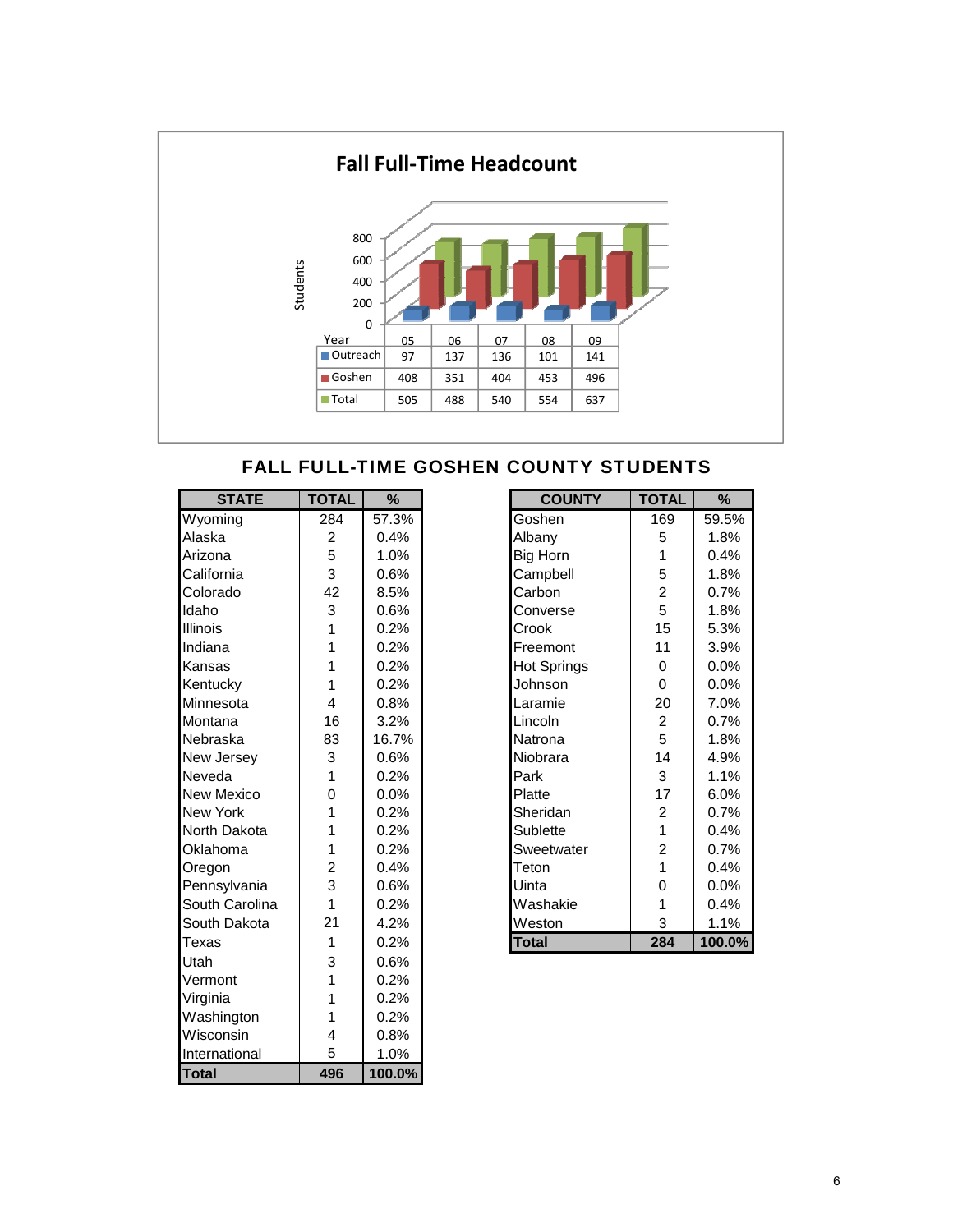# FALL PART-TIME HEADCOUNT

EWC experienced an increase of 74 (13.3%) part-time students in outreach enrollment and an increase of 34 (8.6%) students in Goshen County for a total increase of 108 (11.4%) students as compared to Fall 2008. Fall 2009 Outreach part-time headcount was 62 students above the five-year average, and Goshen County part-time headcount was 2 above the fiveyear average. The total part-time headcount was above the five-year average by 64 students.

|                         |                |                | Year                    |                |                | 5 Yr.            |            |
|-------------------------|----------------|----------------|-------------------------|----------------|----------------|------------------|------------|
| <b>Student Location</b> | 05             | 06             | 07                      | 08             | 09             | Avg.             |            |
| Douglas                 | 220            | 196            | 196                     | 194            | 226            | 206              |            |
| Glenrock                | 25             | 34             | 24                      | 28             | 49             | 32               |            |
| <b>LEA</b>              |                | $\overline{0}$ | $\mathbf{1}$            | $\overline{4}$ | $\mathbf 0$    | 2 <sup>1</sup>   | 4 Year AVG |
| <b>Converse County</b>  | 245            | 230            | 221                     | 226            | 275            | 239              |            |
| <b>Hulett</b>           | 17             | 15             | 16                      | 27             | 25             | 20               |            |
| Moorcroft               | 43             | 29             | 40                      | 36             | 39             | 37               |            |
| Sundance                | 30             | 36             | 22                      | 29             | 36             | 31               |            |
| <b>Crook County</b>     | 90             | 80             | 78                      | 92             | 100            | 88               |            |
| Lusk                    | 44             | 26             | 42                      | 31             | 26             | 34               |            |
| <b>Niobrara County</b>  | 44             | 26             | 42                      | 31             | 26             | 34               |            |
| Chugwater               | $\overline{0}$ | $\mathbf{1}$   | $\mathbf 0$             | $\mathbf{1}$   | $\mathbf 0$    | $\boldsymbol{0}$ |            |
| Glendo                  | 11             | 5              | $\mathbf{1}$            | 3              | $\overline{2}$ | 4                |            |
| Guernsey                | 30             | 20             | 14                      | $\overline{9}$ | 16             | 18               |            |
| Wheatland               | 61             | 81             | 61                      | 51             | 56             | 62               |            |
| <b>Platte County</b>    | 102            | 107            | 76                      | 64             | 74             | 85               |            |
| Newcastle               | 76             | 83             | 90                      | 116            | 113            | 96               |            |
| Upton                   | 24             | 21             | 14                      | 15             | 25             | 20               |            |
| <b>Weston County</b>    | 100            | 104            | 104                     | 131            | 138            | 115              |            |
| Other*                  |                | 3              | $\overline{\mathbf{4}}$ | 12             | 17             | 11               | 4 Year AVG |
| <b>Outreach</b>         | 581            | 550            | 525                     | 556            | 630            | 568              |            |
| <b>Variance</b>         |                | $-31$          | $-25$                   | 31             | 74             |                  |            |
| % Change                |                | $-5.3%$        | $-4.5%$                 | 5.9%           | 13.3%          |                  |            |
|                         |                |                |                         |                |                |                  |            |
| <b>Goshen</b>           | 410            | 408            | 493                     | 395            | 429            | 427              |            |
| <b>Variance</b>         |                | $-2$           | 85                      | $-98$          | 34             |                  |            |
| % Change                |                | $-0.5%$        | 20.8%                   | $-19.9%$       | 8.6%           |                  |            |
|                         |                |                |                         |                |                |                  |            |
| <b>Total</b>            | 991            | 958            | 1,018                   | 951            | 1,059          | 995              |            |
| <b>Variance</b>         |                | $-33$          | 60                      | $-67$          | 108            |                  |            |
| % Change                |                | $-3.3%$        | 6.3%                    | $-6.6%$        | 11.4%          |                  |            |

Source: Colleague FTE Summary Report \* Part-Time Distance Education Students Living Outside the EWC Service Area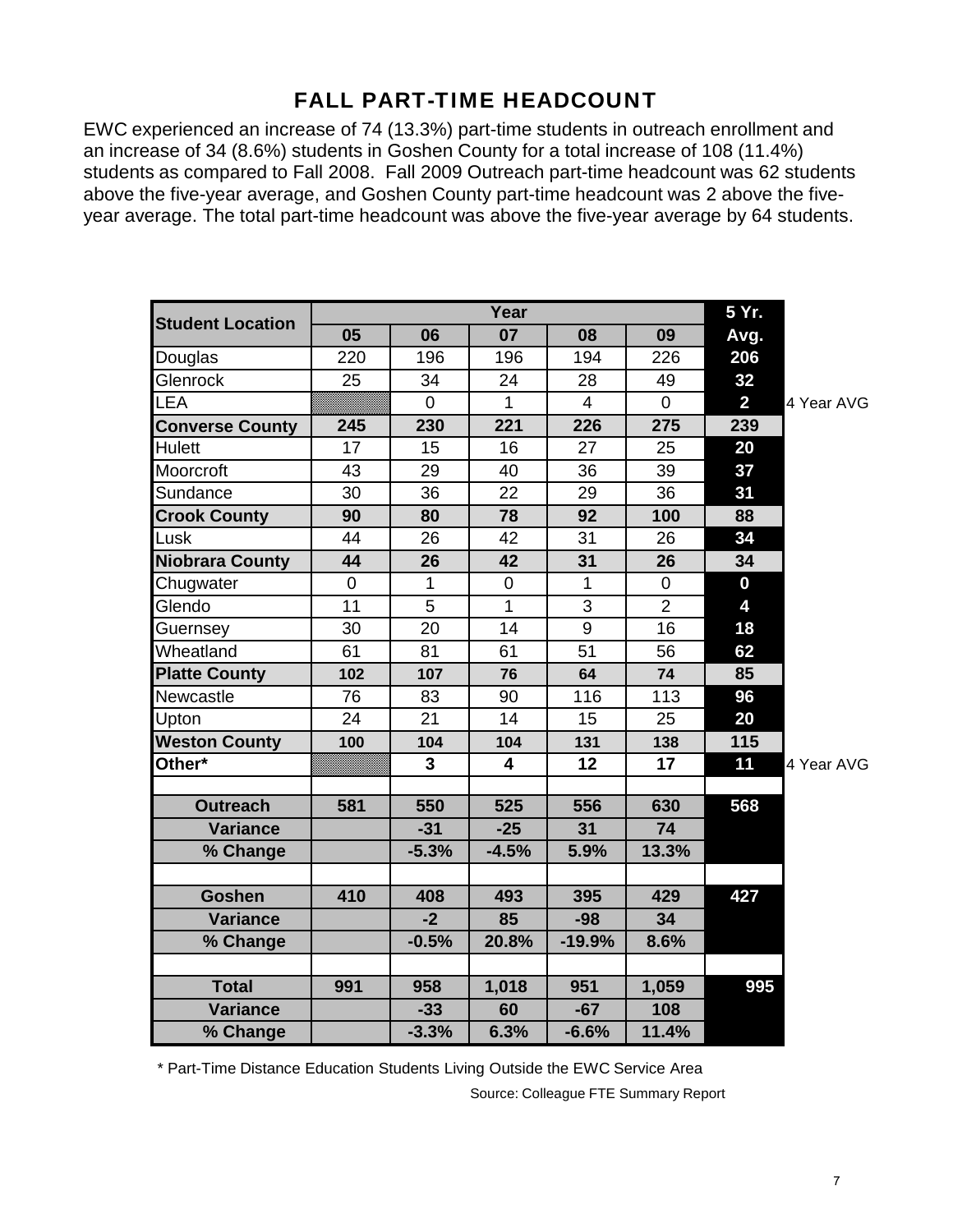

## FALL PART-TIME HEADCOUNT

## FALL HEADCOUNT BY AGE

The two highest enrollments by age group were the 17-24 age group with 52.9% of the enrollment and 16 or younger with 10.6% of the enrollment. The most significant changes were an increase of 68 (65 full-time and 3 part-time) students in the 17-24 age group and an increase of 32 students in the 16 or younger age group. Each overall age group had an increase in students.

|                 |     | <b>Full-Time</b> |       | <b>Part-Time</b> | <b>Total</b> |       |  |
|-----------------|-----|------------------|-------|------------------|--------------|-------|--|
| Age             | No. | %                | No.   | %                | No.          | %     |  |
| 16 or Younger   | 5   | 0.8%             | 175   | 16.5%            | 180          | 10.6% |  |
| $17 - 24$       | 513 | 80.5%            | 384   | 36.3%            | 897          | 52.9% |  |
| 25-29           | 46  | 7.2%             | 75    | 7.1%             | 121          | 7.1%  |  |
| 30-34           | 30  | 4.7%             | 67    | 6.3%             | 97           | 5.7%  |  |
| 35-39           | 15  | 2.4%             | 62    | 5.9%             | 77           | 4.5%  |  |
| 140-49          | 12  | 1.9%             | 97    | 9.2%             | 109          | 6.4%  |  |
| 50-59           | 6   | 0.9%             | 95    | $9.0\%$          | 101          | 6.0%  |  |
| 60 or older     | 2   | 0.3%             | 87    | 8.2%             | 89           | 5.2%  |  |
| <b>IUnknown</b> | 8   | 1.3%             | 17    | 1.6%             | 25           | 1.5%  |  |
| <b>Total</b>    | 637 | 100%             | 1,059 | 100%             | 1,696        | 100%  |  |

**Average Age of 658 Men: 27.14 Average Age of 1013 Women: 28.24** **Average Age of 1042 Part-time Students: 31.06 Average Age of 629 Full-time Students: 22.41**

**Average Age of 1671 Men and Women: 27.8**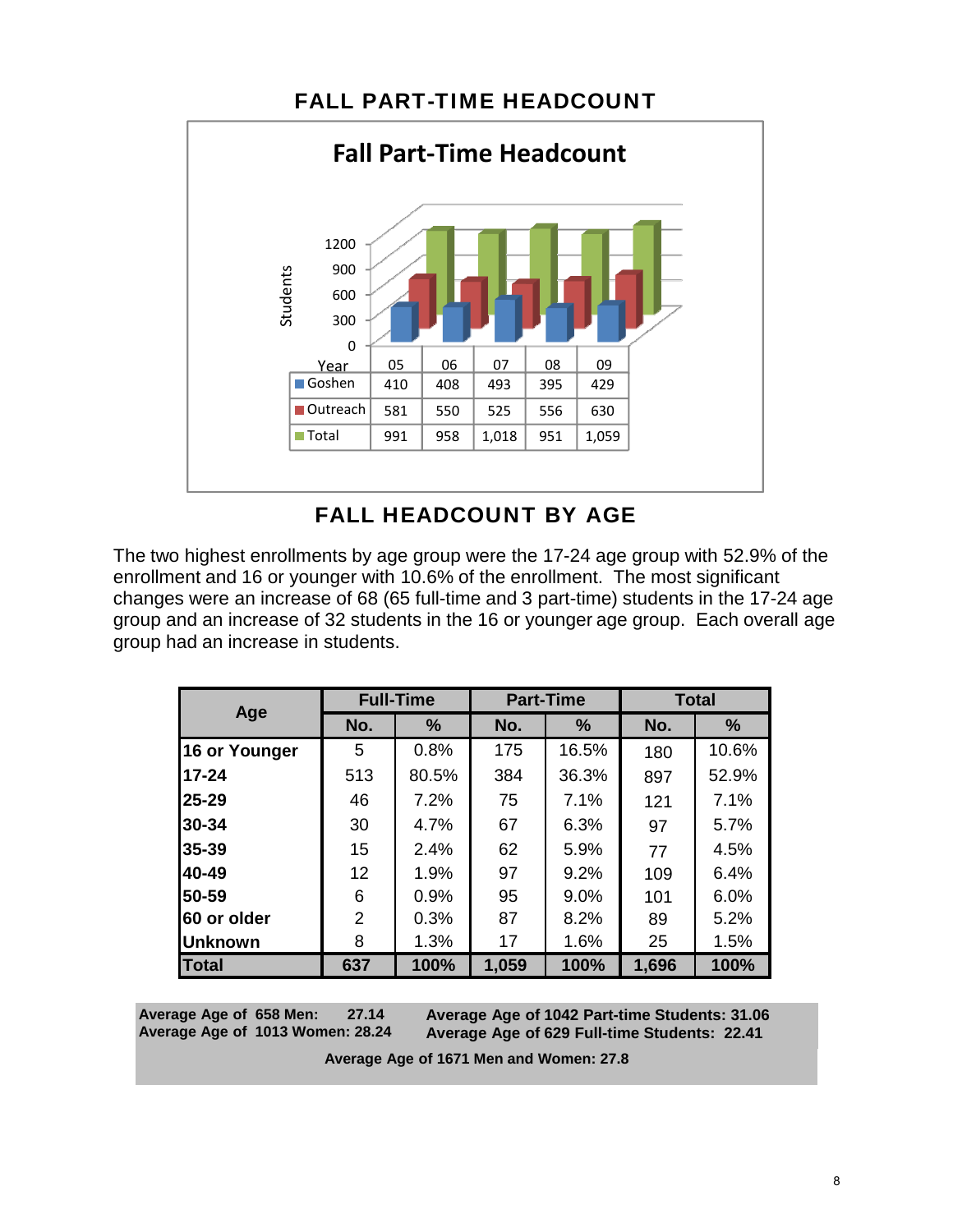## FALL UNDER AGE 25/AGE 25 AND OLDER

EWC experienced an increase in the number of students less than age 25 in outreach by 66 (15.1%) students and an increase of 34 (6.3%) students in Goshen County for a total increase of 100 (10.2%) students less than age 25. Outreach had an increase of 42 (19.3%) students age 25 and older, and Goshen County experienced an increase of 28 (9.2%) students age 25 and older. The Wyoming Law Enforcement Academy had 13 students less than age 25 and 28 students age 25 or older.

|                         | Year           |                |              |              |                |                         |          |              |                         |                |                         |
|-------------------------|----------------|----------------|--------------|--------------|----------------|-------------------------|----------|--------------|-------------------------|----------------|-------------------------|
| <b>Student Location</b> |                | 05             |              | 06           |                | 07                      |          | 08           |                         | 09             | <b>Total</b><br>Var     |
|                         | <b>LT 25</b>   | <b>GE 25</b>   | <b>LT 25</b> | <b>GE 25</b> | <b>LT 25</b>   | <b>GE 25</b>            | LT 25    | <b>GE 25</b> | <b>LT 25</b>            | <b>GE 25</b>   |                         |
| Douglas                 | 169            | 101            | 146          | 97           | 165            | 98                      | 158      | 77           | 164                     | 120            | 49                      |
| Glenrock                | 21             | 4              | 20           | 14           | 15             | $\boldsymbol{9}$        | 23       | 5            | 37                      | 12             | 21                      |
| <b>LEA</b>              |                |                | 13           | 41           | 16             | 31                      | 10       | 29           | 13                      | 28             | $\overline{\mathbf{2}}$ |
| <b>Converse County</b>  | 190            | 105            | 179          | 152          | 196            | 138                     | 191      | 111          | 214                     | 160            | 72                      |
| <b>Hulett</b>           | 9              | 8              | $\,6$        | 9            | 13             | 3                       | 22       | 5            | 18                      | $\overline{7}$ | $-2$                    |
| Moorcroft               | 43             | 16             | 26           | 13           | 43             | $\boldsymbol{9}$        | 24       | 14           | 49                      | 8              | 19                      |
| Sundance                | 31             | 3              | 25           | 13           | 19             | 3                       | 28       | 4            | 34                      | 1              | $\mathbf{3}$            |
| <b>Crook County</b>     | 83             | 27             | 57           | 35           | 75             | 15                      | 74       | 23           | 101                     | 16             | 20                      |
| Lusk                    | 19             | 27             | 9            | 18           | 10             | 32                      | 15       | 17           | 14                      | 14             | $-4$                    |
| <b>Niobrara County</b>  | 19             | 27             | 9            | 18           | 10             | 32                      | 15       | 17           | 14                      | 14             | $-4$                    |
| Chugwater               | $\Omega$       | $\overline{0}$ | $\mathbf{1}$ | 0            | $\Omega$       | $\Omega$                | $\Omega$ | 1            | $\Omega$                | 0              | $-1$                    |
| Glendo                  | $\overline{4}$ | $\overline{7}$ | 6            | 0            | $\mathbf{1}$   | $\Omega$                | 3        | 0            | $\overline{2}$          | 0              | $-1$                    |
| Guernsey                | 11             | 19             | 12           | 8            | 8              | 6                       | 8        | $\mathbf{1}$ | 15                      | $\overline{2}$ | 8                       |
| Wheatland               | 48             | 25             | 55           | 31           | 45             | 17                      | 41       | 12           | 42                      | 18             | $\overline{7}$          |
| <b>Platte County</b>    | 63             | 51             | 74           | 39           | 54             | 23                      | 52       | 14           | 59                      | 20             | 13                      |
| Newcastle               | 59             | 30             | 69           | 30           | 77             | 21                      | 87       | 43           | 92                      | 34             | $-4$                    |
| Upton                   | 18             | 6              | 16           | 5            | 11             | 3                       | 9        | 6            | 20                      | 5              | 10                      |
| <b>Weston County</b>    | 77             | 36             | 85           | 35           | 88             | 24                      | 96       | 49           | 112                     | 39             | 6                       |
| Other*                  |                |                | $\mathbf{1}$ | 3            | $\overline{1}$ | $\overline{\mathbf{3}}$ | 9        | 4            | $\overline{\mathbf{3}}$ | 11             | $\overline{1}$          |
|                         |                |                |              |              |                |                         |          |              |                         |                |                         |
| <b>Outreach</b>         | 432            | 246            | 405          | 282          | 424            | 235                     | 437      | 218          | 503                     | 260            |                         |
| <b>Variance</b>         |                |                | $-27$        | 36           | 19             | -47                     | 13       | $-17$        | 66                      | 42             | 108                     |
| % Change                |                |                | $-6.3%$      | 14.6%        | 4.7%           | $-16.7%$                | 3.1%     | $-7.2%$      | 15.1%                   | 19.3%          | 16.5%                   |
|                         |                |                |              |              |                |                         |          |              |                         |                |                         |
| Goshen                  | 512            | 306            | 469          | 289          | 556            | 339                     | 540      | 306          | 574                     | 334            |                         |
| Variance                |                |                | $-43$        | $-17$        | 87             | 50                      | $-16$    | $-33$        | 34                      | 28             | 62                      |
| % Change                |                |                | $-8.4%$      | $-5.6%$      | 18.6%          | 17.3%                   | $-2.9%$  | $-9.7%$      | 6.3%                    | 9.2%           | 7.3%                    |
|                         |                |                |              |              |                |                         |          |              |                         |                |                         |
| <b>Total</b>            | 944            | 552            | 874          | 571          | 980            | 574                     | 977      | 524          | 1077                    | 594            |                         |
| Variance                |                |                | $-70$        | 19           | 106            | 3                       | -3       | $-50$        | 100                     | 70             | 170                     |
| % Change                |                |                | $-7.4%$      | 3.4%         | 12.1%          | 0.5%                    | $-0.3%$  | $-8.7%$      | 10.2%                   | 13.4%          | 11.3%                   |

\* Distance Education Students Living Outside the EWC Service Area: 3 - Less Than Age 25 and 11 - Age 25 or Older

Source: Colleague FTE Summary Report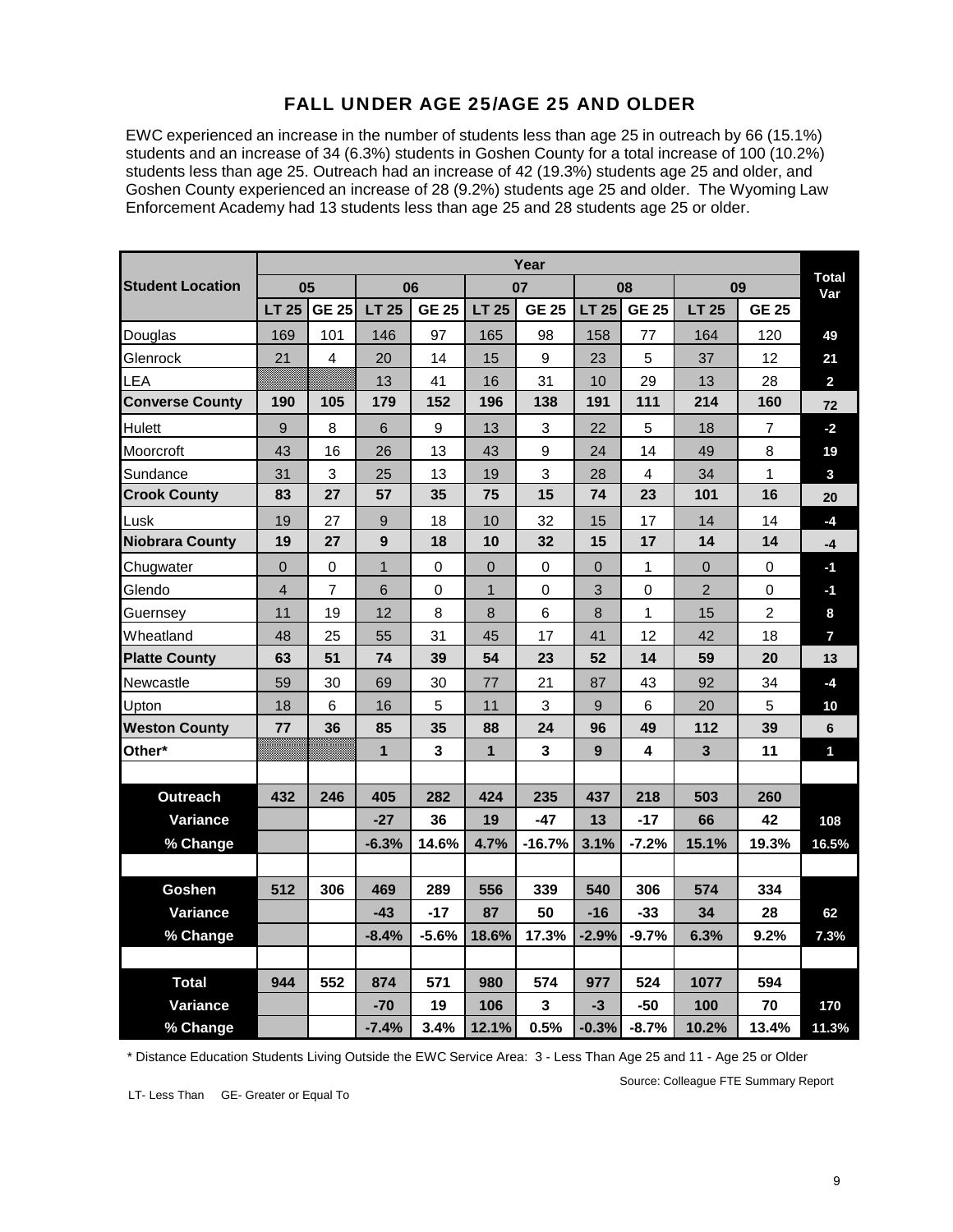

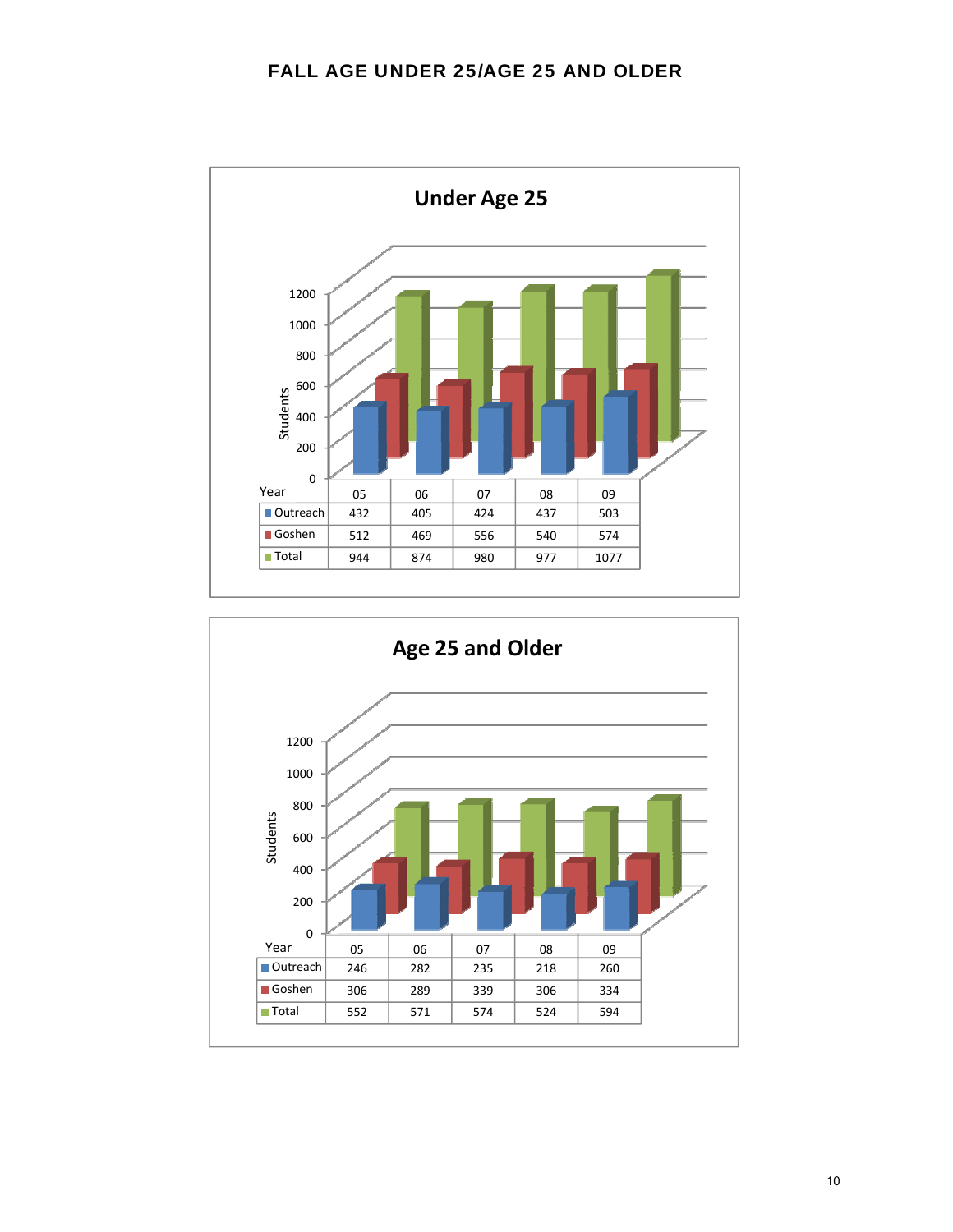## FALL FTE BY LOCATION

EWC experienced an increase of 137.27 (12.8%) FTE compared to Fall 2008. Goshen County had an increase of 62.96 (9.0%) FTE. **The total FTE distribution was 37.1% Outreach and 62.9% Goshen County**. Goshen County FTE was above the five-year average 93.47. Outreach was below the fiveyear average 50.09. The total FTE is 143.56 above the five-year average.

| <b>Student Location</b> |        |          | Year     |          |          | Var     | 5 Yr.    |            |
|-------------------------|--------|----------|----------|----------|----------|---------|----------|------------|
|                         | 05     | 06       | 07       | 08       | 09       |         | Avg.     |            |
| <b>Douglas</b>          | 148.17 | 136.00   | 156.75   | 136.42   | 157.33   | 20.91   | 146.93   |            |
| <b>Glenrock</b>         | 13.75  | 15.25    | 10.92    | 15.17    | 20.67    | 5.50    | 15.15    |            |
| <b>LEA</b>              |        | 95.50    | 77.08    | 62.33    | 69.17    | 6.84    | 76.02    | 4 Year AVG |
| <b>Converse County</b>  | 161.92 | 246.75   | 244.75   | 213.92   | 247.16   | 33.24   | 238.15   | 4 Year AVG |
| <b>Hulett</b>           | 5.50   | 2.75     | 5.58     | 10.58    | 9.58     | $-1.00$ | 6.80     |            |
| <b>Moorcroft</b>        | 35.50  | 22.50    | 34.17    | 14.42    | 40.83    | 26.41   | 29.48    |            |
| <b>Sundance</b>         | 21.83  | 16.00    | 9.33     | 13.50    | 12.75    | $-0.75$ | 14.68    |            |
| <b>Crook County</b>     | 62.83  | 41.25    | 49.08    | 38.50    | 63.17    | 24.67   | 50.97    |            |
| Lusk                    | 17.58  | 8.25     | 8.42     | 11.08    | 11.17    | 0.09    | 11.30    |            |
| <b>Niobrara County</b>  | 17.58  | 8.25     | 8.42     | 11.08    | 11.17    | 0.09    | 11.30    |            |
| Chugwater               | 0.00   | 0.33     | 0.00     | 0.03     | 0.00     | $-0.03$ | 0.07     |            |
| Glendo                  | 1.42   | 3.83     | 0.25     | 1.33     | 0.83     | $-0.50$ | 1.53     |            |
| <b>Guernsey</b>         | 6.33   | 7.50     | 3.58     | 1.83     | 6.08     | 4.25    | 5.06     |            |
| Wheatland               | 40.83  | 44.00    | 31.17    | 31.50    | 36.42    | 4.92    | 36.78    |            |
| <b>Platte County</b>    | 48.58  | 55.67    | 35.00    | 34.69    | 43.33    | 8.65    | 43.45    |            |
| <b>Newcastle</b>        | 49.17  | 63.25    | 50.75    | 64.92    | 68.33    | 3.41    | 59.28    |            |
| <b>Upton</b>            | 9.25   | 9.75     | 5.83     | 7.33     | 10.08    | 2.75    | 8.45     |            |
| <b>Weston County</b>    | 58.42  | 73.00    | 56.58    | 72.25    | 78.42    | 6.17    | 67.73    |            |
| Other*                  |        | 2.67     | 1.34     | 4.67     | 6.17     | 1.50    | 3.71     | 4 Year AVG |
|                         |        |          |          |          |          |         |          |            |
| <b>Outreach</b>         | 349.33 | 427.58   | 395.17   | 375.11   | 449.41   | 74.31   | 399.32   |            |
| <b>Variance</b>         |        | 78.25    | $-32.41$ | $-20.07$ | 74.31    |         |          |            |
| % Change                |        | 22.4%    | $-7.6%$  | $-5.1%$  | 19.8%    |         |          |            |
|                         |        |          |          |          |          |         |          |            |
| <b>Goshen</b>           | 649.83 | 577.21   | 655.83   | 699.46   | 762.42   | 62.96   | 668.95   |            |
| <b>Variance</b>         |        | $-72.62$ | 78.62    | 43.63    | 62.96    |         |          |            |
| % Change                |        | $-11.2%$ | 13.6%    | 6.7%     | 9.0%     |         |          |            |
|                         |        |          |          |          |          |         |          |            |
| <b>Total</b>            | 999.16 | 1,004.79 | 1,051.00 | 1,074.57 | 1,211.83 | 137.27  | 1,068.27 |            |
| <b>Variance</b>         |        | 5.63     | 46.21    | 23.57    | 137.27   |         |          |            |
| % Change                |        | 0.6%     | 4.6%     | 2.2%     | 12.8%    |         |          |            |

\*Distance Education Students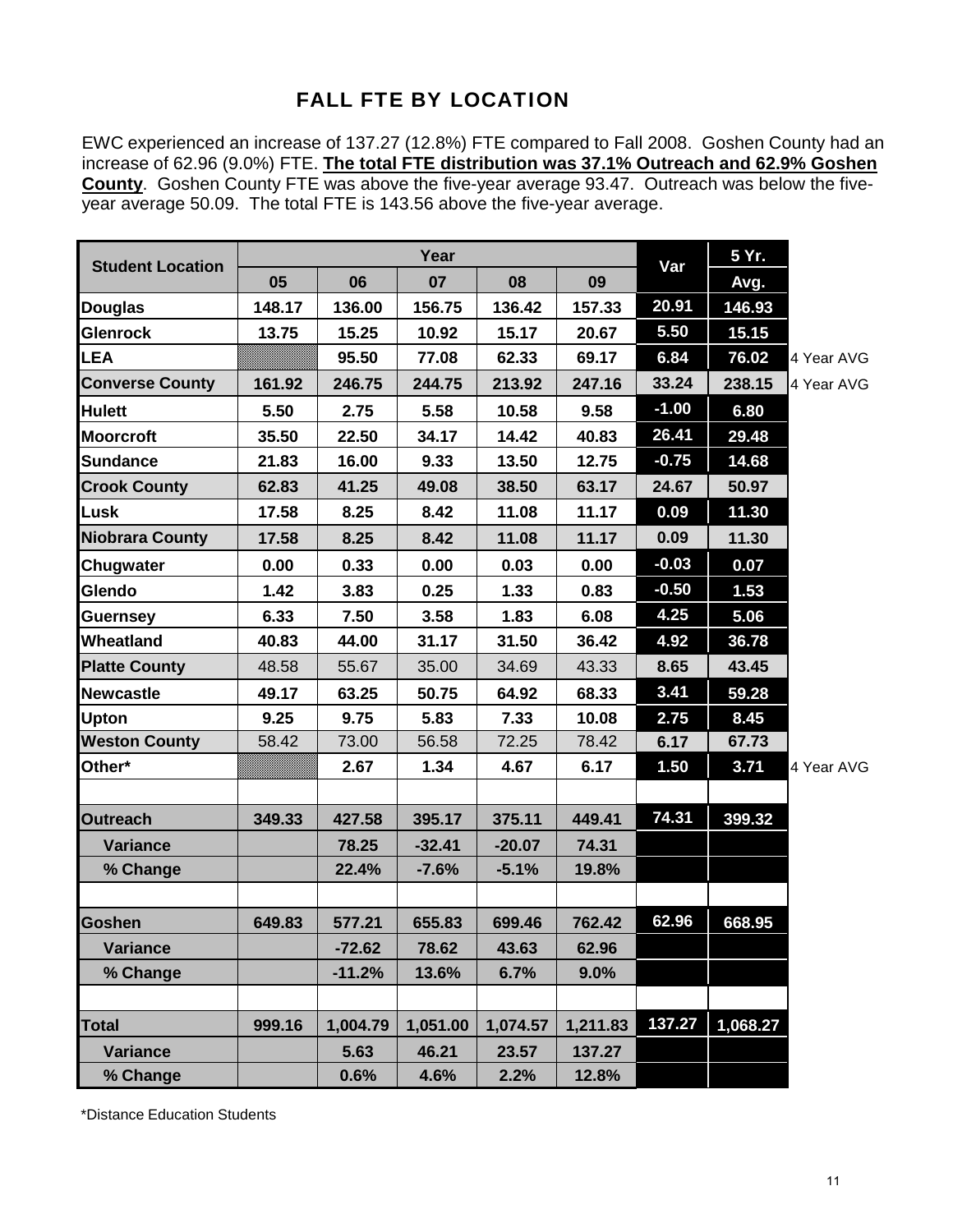

#### 12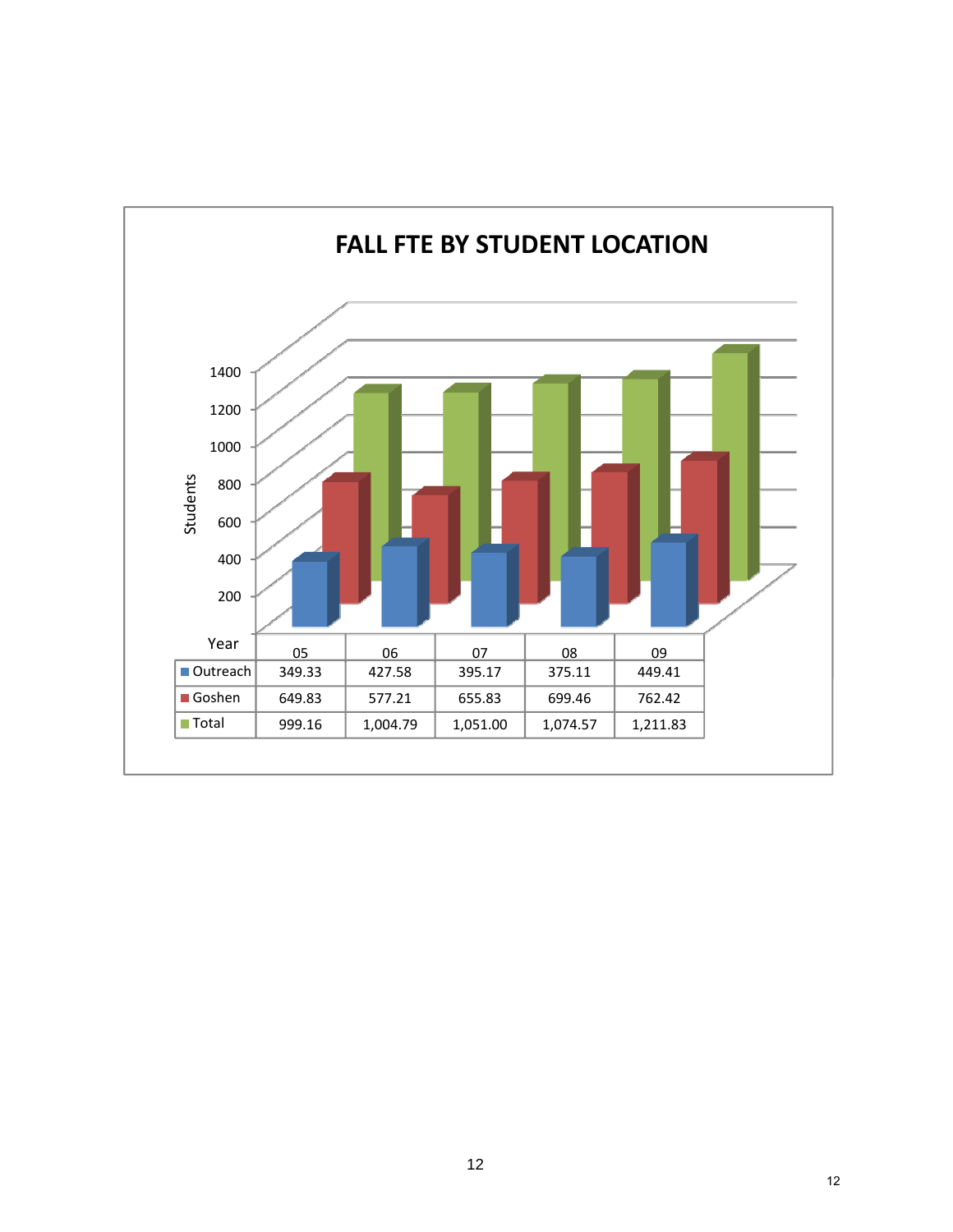|                        | <b>Fall 2007</b>      |            | <b>Fall 2008</b>        |            | <b>Fall 2009</b>        |            |  |
|------------------------|-----------------------|------------|-------------------------|------------|-------------------------|------------|--|
| <b>Course Location</b> | No.<br><b>Courses</b> | <b>FTE</b> | No.<br><b>Courses</b>   | <b>FTE</b> | No.<br><b>Courses</b>   | <b>FTE</b> |  |
| Douglas                | 24                    | 75.50      | 25                      | 61.50      | 25                      | 69.92      |  |
| Glenrock               | 3                     | 8.00       | 4                       | 13.58      | $\overline{\mathbf{4}}$ | 16.00      |  |
| <b>Converse County</b> | 27                    | 83.50      | 29                      | 75.08      | 29                      | 85.92      |  |
| <b>Hulett</b>          | $\overline{2}$        | 4.75       | 5                       | 9.50       | 3                       | 7.08       |  |
| Moorcroft              | 11                    | 27.00      | 10                      | 9.92       | 12                      | 32.08      |  |
| Sundance               | 6                     | 8.25       | 8                       | 11.17      | 9                       | 11.92      |  |
| <b>Crook County</b>    | 19                    | 40.00      | 23                      | 30.59      | 24                      | 51.08      |  |
| Lusk                   | 1                     | 2.67       | $\overline{2}$          | 5.25       | 1                       | 1.50       |  |
| <b>Niobrara County</b> | $\overline{1}$        | 2.67       | $\overline{2}$          | 5.25       | 1                       | 1.50       |  |
| Chugwater              | $\overline{0}$        | 0.00       | $\overline{0}$          | 0.00       | $\overline{0}$          | 0.00       |  |
| Glendo                 | 1                     | 0.25       | 1                       | 0.75       | $\overline{2}$          | 0.83       |  |
| Guernsey               | $\overline{2}$        | 1.83       | 1                       | 1.33       | $\overline{2}$          | 3.00       |  |
| Wheatland              | 18                    | 21.92      | 11                      | 20.42      | 17                      | 26.83      |  |
| <b>Platte County</b>   | 21                    | 24.00      | 13                      | 22.50      | 21                      | 30.66      |  |
| Newcastle              | 20                    | 31.08      | 24                      | 36.58      | 21                      | 38.75      |  |
| Upton                  | 4                     | 3.75       | $\overline{\mathbf{4}}$ | 4.58       | 6                       | 8.83       |  |
| <b>Weston County</b>   | 24                    | 34.83      | 28                      | 41.16      | 27                      | 47.58      |  |
| <b>Outreach</b>        | 92                    | 185.00     | 95                      | 174.58     | 102                     | 216.74     |  |
| <b>Goshen</b>          | 18                    | 55.83      | 15                      | 46.00      | 17                      | 54.92      |  |
| <b>Total</b>           | 110                   | 240.83     | 110                     | 220.58     | 119                     | 271.66     |  |
| % of Total FTE         | 22.91%                |            | 20.52%                  |            | 22.42%                  |            |  |

# FALL CONCURRENT COURSES

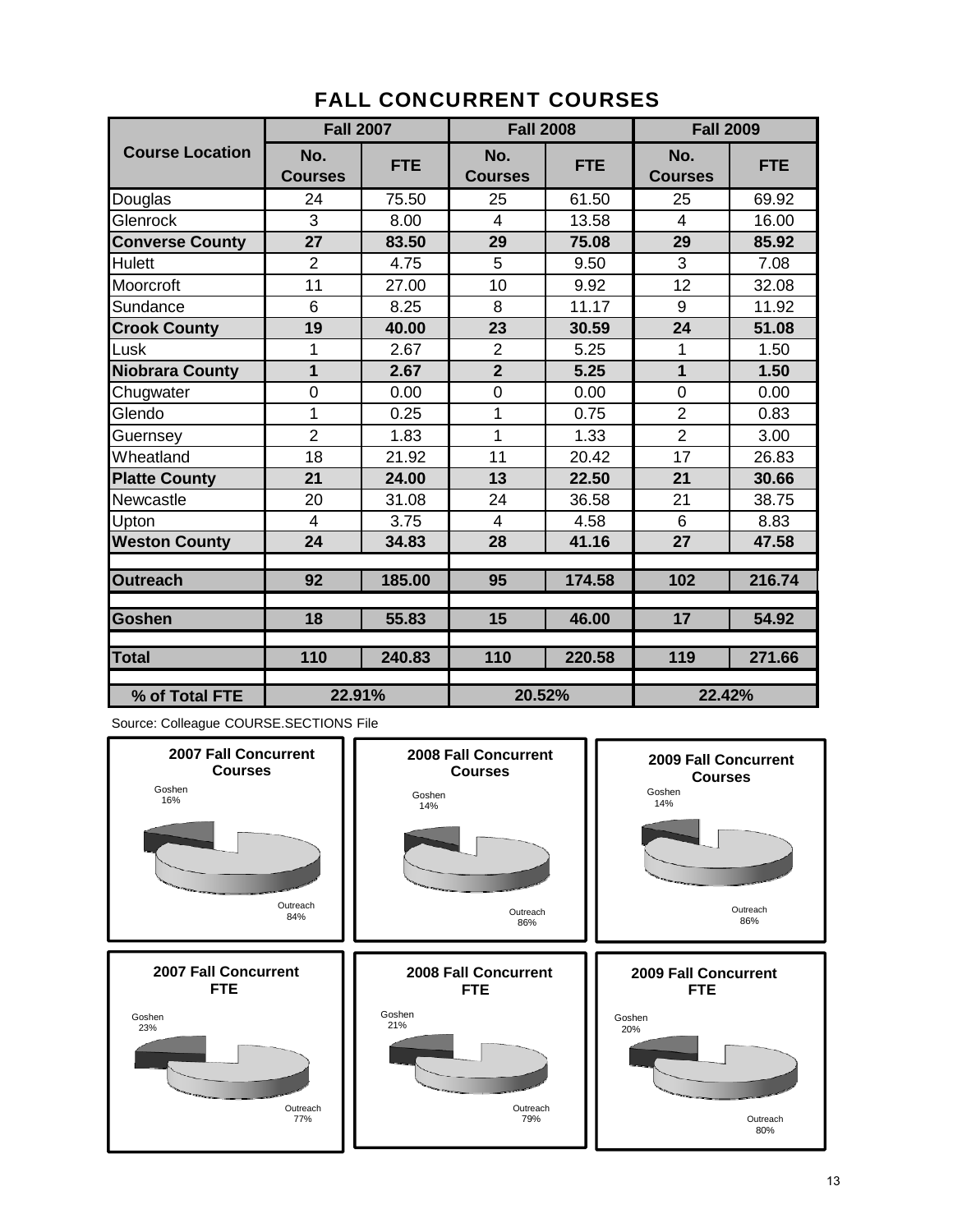# FALL HIGH SCHOOL STUDENT HEADCOUNT

The number of high school students enrolled in EWC credit classes increased by 68 students compared to Fall 2008. The number of full-time high school students increased by 16 students, and the number of part-time high school students increased by 52 students.

|                         |                         | <b>Fall 2007</b> |                 |                         | <b>Fall 2008</b> |                | <b>Fall 2009</b>        | 3 Yr.           |                 |                 |
|-------------------------|-------------------------|------------------|-----------------|-------------------------|------------------|----------------|-------------------------|-----------------|-----------------|-----------------|
| <b>Student Location</b> | <b>FT</b>               | <b>PT</b>        | <b>Total</b>    | <b>FT</b>               | <b>PT</b>        | <b>Total</b>   | <b>FT</b>               | PT              | <b>Total</b>    | Avg.            |
| Douglas                 | 36                      | 88               | 124             | 20                      | 84               | 104            | 20                      | 103             | 123             | 117             |
| Glenrock                | $\Omega$                | 11               | 11              | 0                       | 18               | 18             | $\Omega$                | 35              | 35              | 21              |
| <b>Converse County</b>  | 36                      | 99               | 135             | 20                      | 102              | 122            | 20                      | 138             | 158             | 138             |
| Hulett                  | $\Omega$                | 13               | 13              | 0                       | 20               | 20             | $\Omega$                | 18              | 18              | 17              |
| Moorcroft               | 13                      | 28               | 41              | $\overline{2}$          | 19               | 21             | 16                      | 25              | 41              | 34              |
| Sundance                | $\Omega$                | 18               | 18              | $\overline{2}$          | 23               | 25             | $\Omega$                | 34              | 34              | 26              |
| <b>Crook County</b>     | $\overline{13}$         | 59               | $\overline{72}$ | $\overline{\mathbf{4}}$ | 62               | 66             | $\overline{16}$         | $\overline{77}$ | $\overline{93}$ | $\overline{77}$ |
| Lusk                    | $\Omega$                | 8                | 8               | $\Omega$                | 14               | 14             | $\Omega$                | 6               | 6               | 9               |
| <b>Niobrara County</b>  | $\bf{0}$                | 8                | 8               | $\bf{0}$                | 14               | 14             | $\mathbf{0}$            | 6               | $6\phantom{1}$  | 9               |
| Chugwater               | 0                       | $\overline{0}$   | $\overline{0}$  | $\Omega$                | $\mathbf 0$      | 0              | $\overline{0}$          | $\overline{0}$  | $\mathbf 0$     | $\overline{0}$  |
| Glendo                  | $\Omega$                | 1                | 1               | $\Omega$                | 3                | 3              | $\Omega$                | $\overline{2}$  | $\overline{2}$  | $\overline{a}$  |
| Guernsey                | $\mathbf 0$             | 8                | 8               | $\mathbf 0$             | $\overline{8}$   | 8              | $\Omega$                | 13              | 13              | 10              |
| Wheatland               | 1                       | 41               | 42              | 1                       | 36               | 37             | 3                       | 36              | 39              | 39              |
| <b>Platte County</b>    | 1                       | 50               | 51              | $\mathbf{1}$            | 47               | 48             | $\overline{\mathbf{3}}$ | 51              | 54              | 51              |
| Newcastle               | $6\phantom{1}$          | 51               | 57              | 11                      | 49               | 60             | 11                      | 55              | 66              | 61              |
| Upton                   | 0                       | 12               | 12              |                         | $\overline{7}$   | $\overline{7}$ | $\mathbf 0$             | 19              | 19              | 13              |
| <b>Weston County</b>    | 6                       | 63               | 69              | 11                      | 56               | 67             | 11                      | 74              | 85              | 74              |
| Other                   | $\bf{0}$                | $\bf{0}$         | $\bf{0}$        | $\mathbf 0$             | $\mathbf 0$      | 0              | $\mathbf 0$             | $\bf{0}$        | $\bf{0}$        | $\bf{0}$        |
|                         |                         |                  |                 |                         |                  |                |                         |                 |                 |                 |
| <b>Outreach</b>         | 56                      | 279              | 335             | 36                      | 281              | 317            | 50                      | 346             | 396             | 349             |
|                         |                         |                  |                 |                         |                  |                |                         |                 |                 |                 |
| Goshen                  | $\overline{\mathbf{4}}$ | 142              | 146             | 8                       | 117              | 125            | 11                      | 101             | 112             | 128             |
|                         |                         |                  |                 |                         |                  |                |                         |                 |                 |                 |
| <b>Total</b>            | 60                      | 421              | 481             | 44                      | 398              | 442            | 61                      | 447             | 508             | 477             |
|                         |                         |                  |                 |                         |                  |                |                         |                 |                 |                 |
| % of Total Students     |                         | 30.87%           |                 |                         | 29.37%           |                |                         | 29.95%          |                 |                 |

Source: Colleague W73.ENROLL.DETAIL.FINAL File

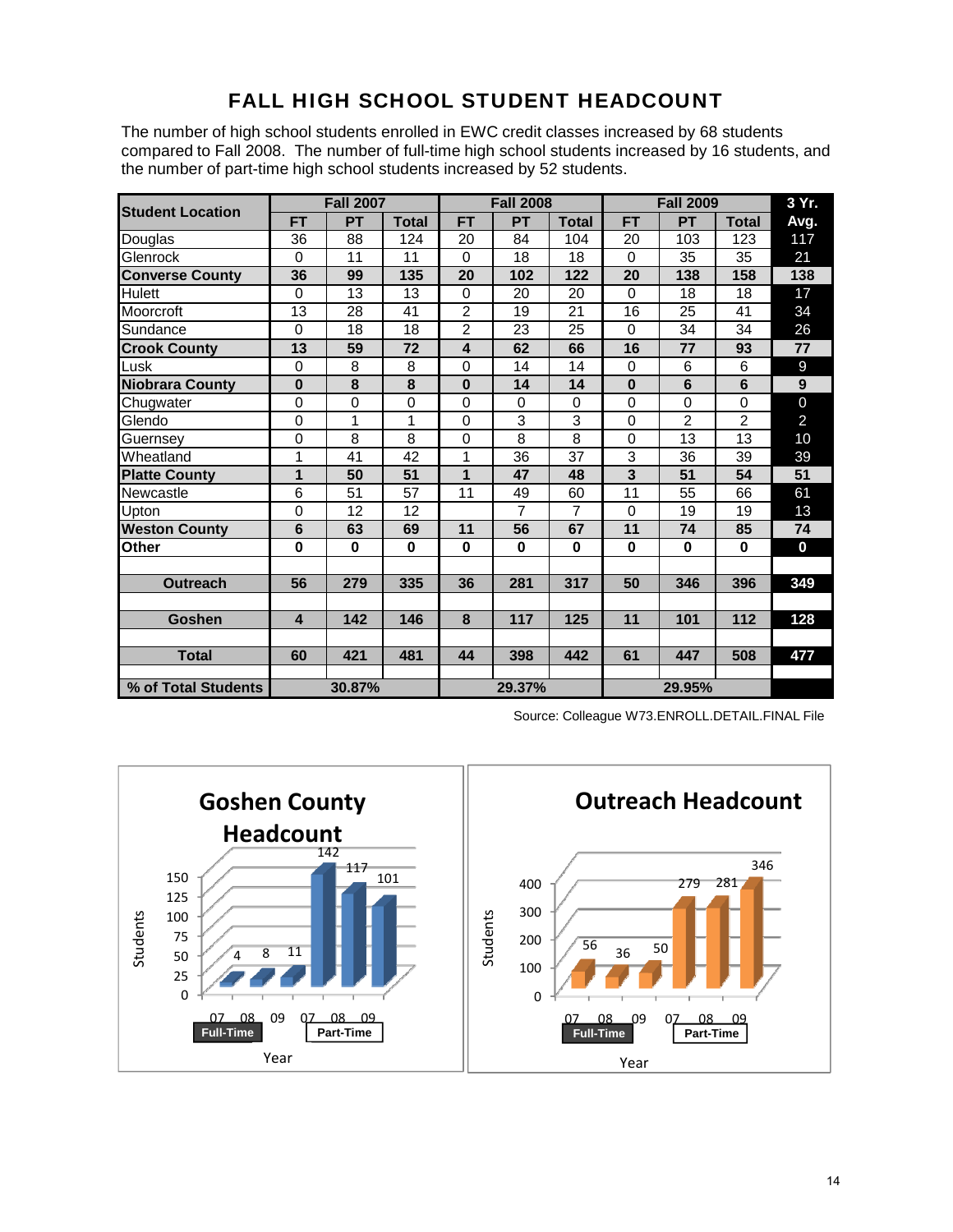| <b>Student Location</b> |           | <b>Concurrent</b><br><b>Courses Only</b> |                |           | <b>Regular Courses</b><br>Only |                         |              | <b>Both Concurrent</b><br>and Regular<br><b>Courses</b> |              |           | <b>Total High School</b><br><b>Students</b> |                 |  |
|-------------------------|-----------|------------------------------------------|----------------|-----------|--------------------------------|-------------------------|--------------|---------------------------------------------------------|--------------|-----------|---------------------------------------------|-----------------|--|
|                         | <b>FT</b> | <b>PT</b>                                | <b>Total</b>   | <b>FT</b> | <b>PT</b>                      | <b>Total</b>            | <b>FT</b>    | PT                                                      | <b>Total</b> | <b>FT</b> | <b>PT</b>                                   | <b>Total</b>    |  |
| Douglas                 | 15        | 96                                       | 111            |           | 3                              | 3                       | 5            | $\overline{4}$                                          | 9            | 20        | 103                                         | 123             |  |
| Glenrock                |           | 35                                       | 35             |           |                                |                         |              |                                                         |              |           | 35                                          | 35              |  |
| <b>Converse County</b>  | 15        | 131                                      | 146            |           | $\mathbf{3}$                   | $\overline{\mathbf{3}}$ | 5            | $\overline{\mathbf{4}}$                                 | 9            | 20        | 138                                         | 158             |  |
| Hulett                  |           | 18                                       | 18             |           |                                |                         |              |                                                         |              |           | 18                                          | 18              |  |
| Moorcroft               | 8         | 23                                       | 31             |           |                                |                         | 8            | $\overline{2}$                                          | 10           | 16        | 25                                          | 41              |  |
| Sundance                |           | 33                                       | 33             |           | $\mathbf 1$                    | 1                       |              |                                                         |              |           | 34                                          | 34              |  |
| <b>Crook County</b>     | 8         | 74                                       | 82             |           | $\mathbf{1}$                   | $\mathbf{1}$            | 8            | $\overline{2}$                                          | 10           | 16        | 77                                          | 93              |  |
| Lusk                    |           | 6                                        | 6              |           |                                |                         |              |                                                         |              |           | 6                                           | 6               |  |
| <b>Niobrara County</b>  |           | 6                                        | 6              |           |                                |                         |              |                                                         |              |           | 6                                           | $6\phantom{1}6$ |  |
| Chugwater               |           |                                          |                |           |                                |                         |              |                                                         |              |           |                                             |                 |  |
| Glendo                  |           | $\overline{2}$                           | $\overline{2}$ |           |                                |                         |              |                                                         |              |           | $\overline{2}$                              | $\overline{2}$  |  |
| Guernsey                |           | $\overline{7}$                           | $\overline{7}$ |           | 3                              | 3                       |              | 3                                                       | 3            |           | 13                                          | 13              |  |
| Wheatland               | 3         | 36                                       | 39             |           |                                |                         |              |                                                         |              | 3         | 36                                          | 39              |  |
| <b>Platte County</b>    | 3         | 45                                       | 48             |           | $\overline{3}$                 | 3                       |              | 3                                                       | 3            | 3         | 51                                          | 54              |  |
| Newcastle               | 10        | 55                                       | 65             |           |                                |                         | 1            |                                                         | 1            | 11        | 55                                          | 66              |  |
| Upton                   |           | 19                                       | 19             |           |                                |                         |              |                                                         |              |           | 19                                          | 19              |  |
| <b>Weston County</b>    | 10        | 74                                       | 84             |           |                                |                         | $\mathbf{1}$ |                                                         | 1            | 11        | 74                                          | 85              |  |
| Other*                  |           |                                          |                |           |                                |                         |              |                                                         |              |           |                                             |                 |  |
|                         |           |                                          |                |           |                                |                         |              |                                                         |              |           |                                             |                 |  |
| <b>Outreach</b>         | 36        | 330                                      | 366            |           | $\overline{7}$                 | $\overline{7}$          | 14           | 9                                                       | 23           | 50        | 346                                         | 396             |  |
|                         |           |                                          |                |           |                                |                         |              |                                                         |              |           |                                             |                 |  |
| <b>Goshen</b>           | 5         | 90                                       | 95             |           | $\boldsymbol{4}$               | $\overline{\mathbf{4}}$ | 6            | $\overline{7}$                                          | 13           | 11        | 101                                         | 112             |  |
|                         |           |                                          |                |           |                                |                         |              |                                                         |              |           |                                             |                 |  |
| <b>Total</b>            | 41        | 420                                      | 461            |           | 11                             | 11                      | 20           | 16                                                      | 36           | 61        | 447                                         | 508             |  |

## FALL HIGH SCHOOL STUDENT HEADCOUNT

Source: Colleague W73.ENROLL.DETAIL.FINAL

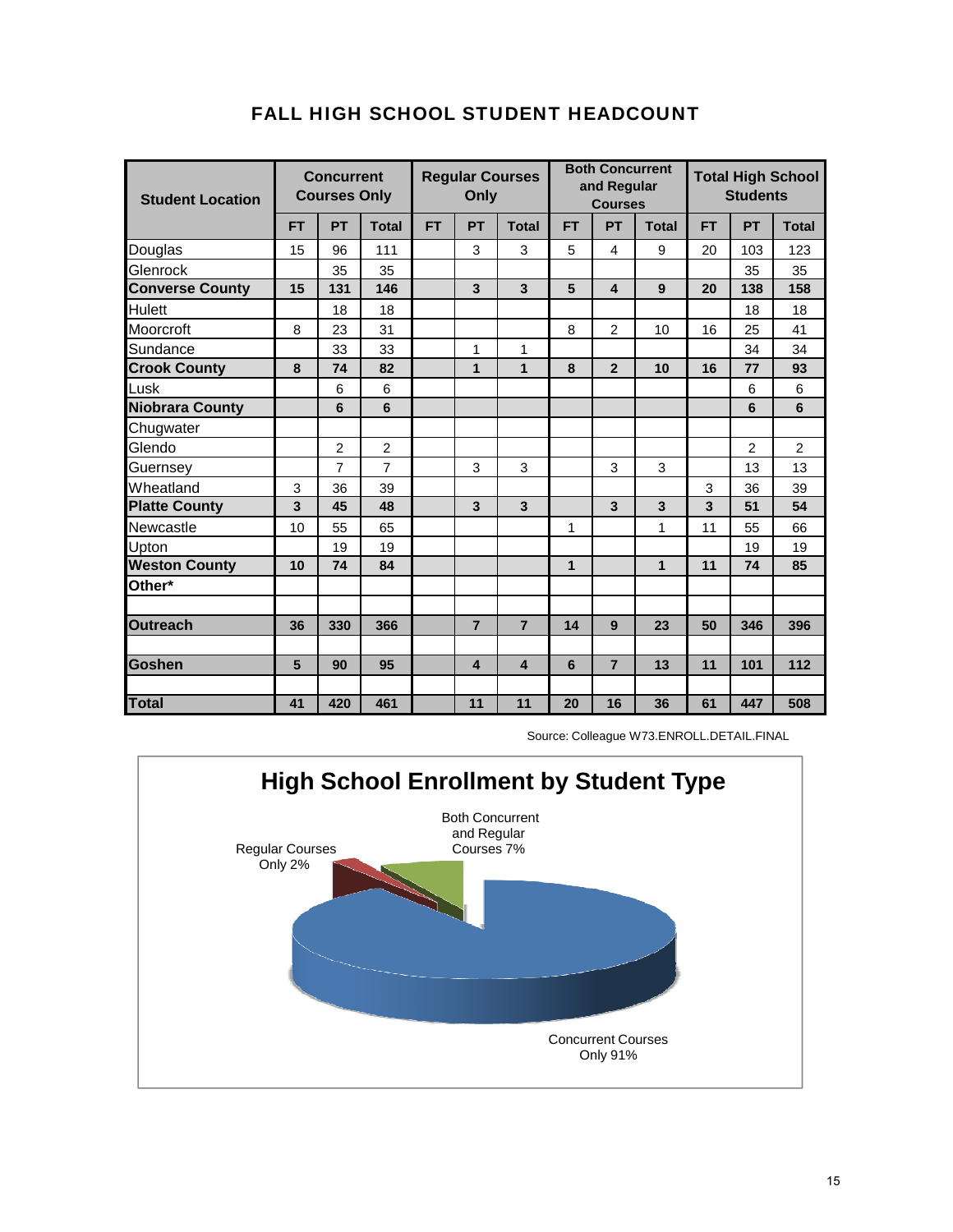# FALL DISTANCE EDUCATION COURSES

| <b>Course Delivery</b> |    | <b>Fall 2007</b>                                                            |       |    | <b>Fall 2008</b> |       | <b>Fall 2009</b> |     |            |  |
|------------------------|----|-----------------------------------------------------------------------------|-------|----|------------------|-------|------------------|-----|------------|--|
| Location               |    | Sections   Students   FTE   Sections   Students   FTE   Sections   Students |       |    |                  |       |                  |     | <b>FTE</b> |  |
| Goshen                 | 48 | 289                                                                         | 68.00 | 49 | 361              | 86.00 | 42               | 416 | 95.50      |  |
| <b>Total</b>           | 48 | 289                                                                         | 68.00 | 49 | 361              | 86.00 | 42               | 416 | 195.50     |  |

| <b>Course Delivery</b> |                 | <b>Fall 2007</b> |       |          | <b>Fall 2008</b> |       | <b>Fall 2009</b> |                     |       |  |
|------------------------|-----------------|------------------|-------|----------|------------------|-------|------------------|---------------------|-------|--|
| <b>Method</b>          | <b>Sections</b> | Students         | FTE I | Sections | Students FTE     |       |                  | Sections   Students | FTE   |  |
| <b>Compressed</b>      |                 |                  |       |          |                  |       |                  |                     |       |  |
| <b>Video</b>           |                 | 29               | 7.92  | 2        | 27               | 9.00  | 5                | 41                  | 11.75 |  |
| <b>Internet</b>        | 44              | 260              | 60.08 | 47       | 334              | 77.00 | 37               | 375                 | 83.75 |  |
| <b>Total</b>           | 48              | 289              | 68.00 | 49       | 361              | 86.00 | 42               | 416                 | 95.50 |  |
|                        |                 |                  |       |          |                  |       |                  |                     |       |  |
| % of Total FTE         |                 | 6.47%            |       |          | 8.00%            |       |                  | 7.88%               |       |  |

Number of students is a duplicated headcount.

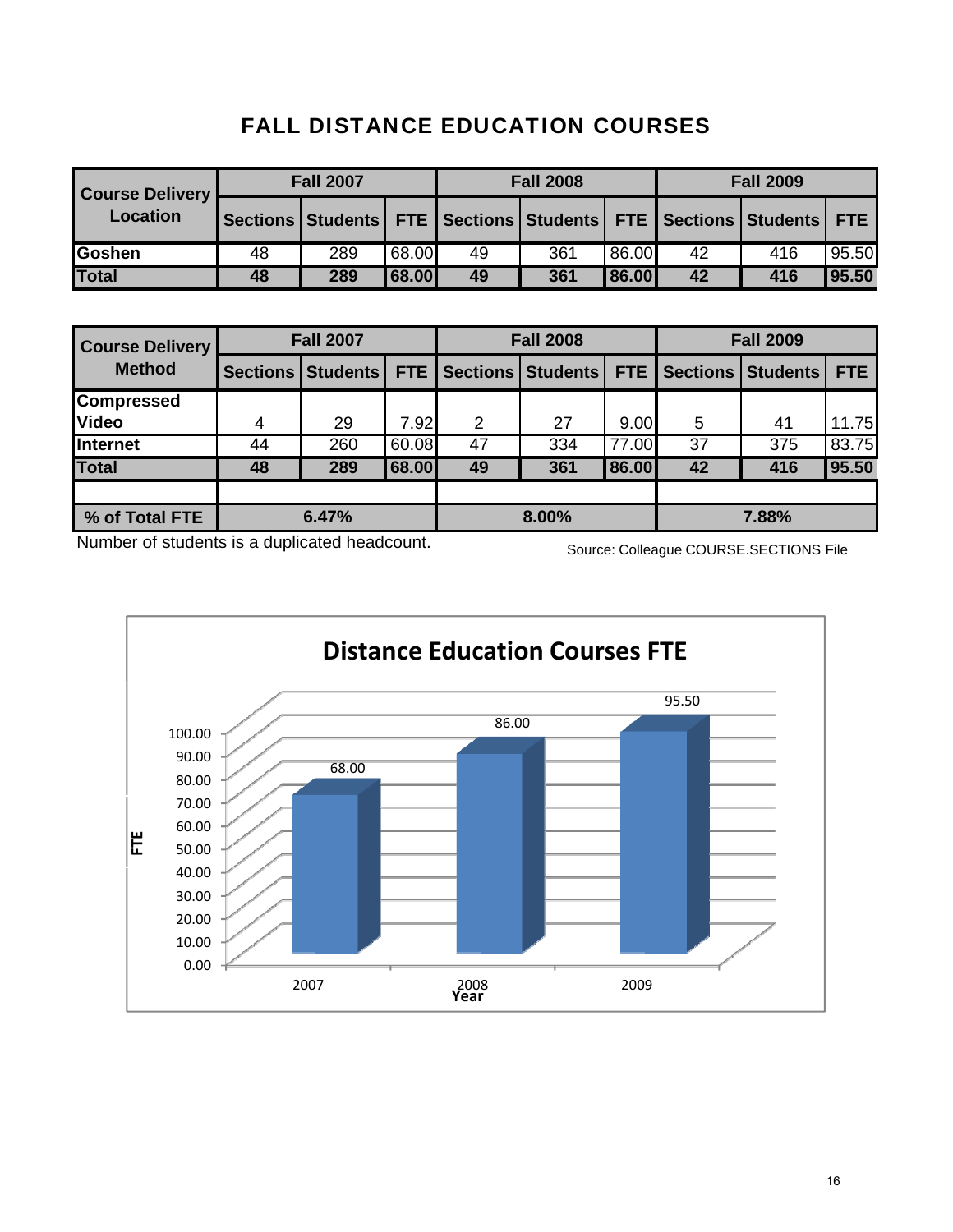# FALL DISTANCE EDUCATION STUDENTS

# Full-Time / Part-Time

| <b>Student Location</b> |                  | <b>Fall 2007</b> |                |                 | <b>Fall 2008</b> |                | <b>Fall 2009</b> |                |                |  |
|-------------------------|------------------|------------------|----------------|-----------------|------------------|----------------|------------------|----------------|----------------|--|
|                         | <b>FT</b>        | PT               | <b>Total</b>   | <b>FT</b>       | <b>PT</b>        | <b>Total</b>   | FT               | PT             | <b>Total</b>   |  |
| Douglas                 | 8                | 10               | 18             | 15              | 20               | 35             | 25               | 18             | 43             |  |
| Glenrock                | $\overline{0}$   | $\overline{2}$   | $\overline{2}$ | 0               | 4                | $\overline{4}$ | 0                | 9              | 9              |  |
| <b>Converse County</b>  | 8                | 12               | 20             | 15              | 24               | 39             | 25               | 27             | 52             |  |
| <b>Hulett</b>           | $\overline{0}$   | 3                | 3              | $\overline{0}$  | 4                | 4              | $\overline{0}$   | 5              | 5              |  |
| Moorcroft               | $\overline{0}$   | $\overline{2}$   | $\mathbf 0$    | 0               | $\overline{2}$   | $\overline{2}$ | $\overline{2}$   | 4              | 6              |  |
| Sundance                | $\overline{0}$   | $\overline{2}$   | $\overline{2}$ | 1               | 1                | $\overline{2}$ | $\overline{0}$   | $\overline{2}$ | $\overline{2}$ |  |
| <b>Crook County</b>     | $\boldsymbol{0}$ | $\overline{7}$   | 5              | 1               | $\overline{7}$   | 8              | $\overline{2}$   | 11             | 13             |  |
| Lusk                    | 1                | $\overline{2}$   | 3              | 1               | 10               | 11             | $\overline{2}$   | 5              | $\overline{7}$ |  |
| <b>Niobrara County</b>  | 1                | $\overline{2}$   | 3              | 1               | 10               | 11             | $\overline{2}$   | 5              | $\overline{7}$ |  |
| Chugwater               | 0                | 0                | $\mathbf 0$    | 0               | 1                | 1              | 0                | $\mathbf 0$    | 0              |  |
| Glendo                  | $\overline{0}$   | 0                | $\overline{0}$ | 0               | 0                | $\overline{0}$ | 0                | $\overline{0}$ | $\mathbf 0$    |  |
| Guernsey                | $\overline{0}$   | $\overline{0}$   | $\overline{0}$ | $\overline{0}$  | 1                | 1              | 1                | $\overline{2}$ | 3              |  |
| Wheatland               | $\overline{0}$   | $\overline{2}$   | $\overline{2}$ | 3               | 11               | 14             | 1                | 9              | 10             |  |
| <b>Platte County</b>    | $\bf{0}$         | $\overline{2}$   | $\overline{2}$ | 3               | 13               | 16             | $\overline{2}$   | 11             | 13             |  |
| Newcastle               | $\overline{2}$   | 9                | 11             | 3               | 32               | 35             | 4                | 26             | 30             |  |
| Upton                   | $\overline{0}$   | $\overline{2}$   | $\overline{2}$ | $\overline{0}$  | 4                | 4              | 0                | $\overline{2}$ | $\overline{2}$ |  |
| <b>Weston County</b>    | $\overline{2}$   | 11               | 13             | 3               | 36               | 39             | 4                | 28             | 32             |  |
| Other*                  | $\bf{0}$         | $\bf{0}$         | $\mathbf 0$    | $\mathbf 0$     | 12               | 12             | 1                | 17             | 18             |  |
|                         |                  |                  |                |                 |                  |                |                  |                |                |  |
| <b>Outreach</b>         | 11               | $\overline{34}$  | 43             | $\overline{23}$ | 102              | 125            | 36               | 99             | 135            |  |
|                         |                  |                  |                |                 |                  |                |                  |                |                |  |
| Goshen                  | 34               | 13               | 47             | 68              | 39               | 107            | 84               | 41             | 125            |  |
|                         |                  |                  |                |                 |                  |                |                  |                |                |  |
| <b>Total</b>            | 45               | 47               | 92             | 91              | 141              | 232            | 120              | 140            | 260            |  |
| % of Total Students     |                  | 5.91%            |                |                 | 15.42%           |                |                  | 15.33%         |                |  |

Number of students is a non-duplicated headcount.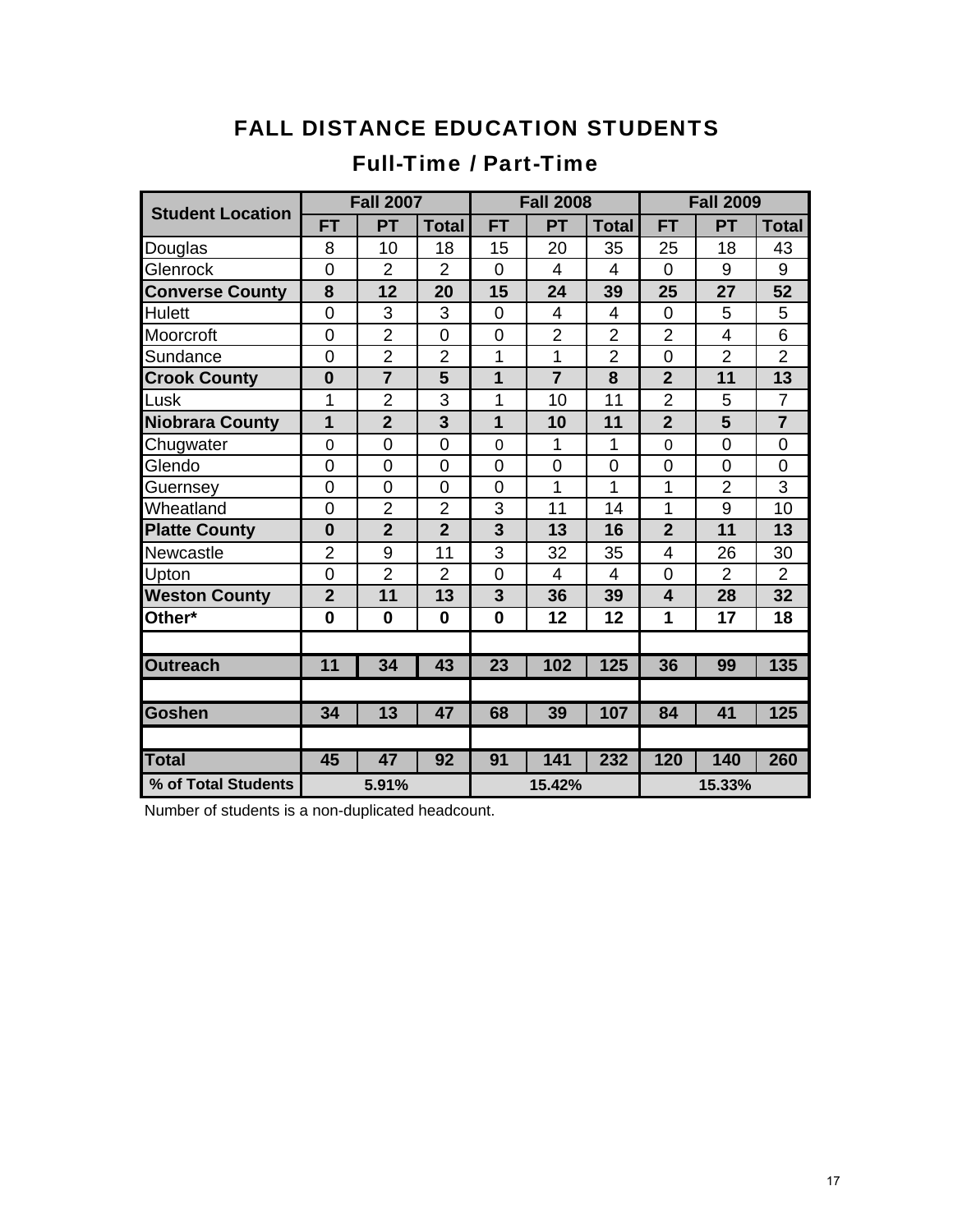# FALL DISTANCE EDUCATION STUDENTS

# Age

|                         |                         | <b>Fall 2007</b>        |                         |                         | <b>Fall 2008</b> |                | <b>Fall 2009</b>        |                |                |  |
|-------------------------|-------------------------|-------------------------|-------------------------|-------------------------|------------------|----------------|-------------------------|----------------|----------------|--|
| <b>Student Location</b> | <b>LT 25</b>            | <b>GE 25</b>            | <b>Total</b>            | <b>LT 25</b>            | <b>GE 25</b>     | <b>Total</b>   | <b>LT 25</b>            | <b>GE 25</b>   | <b>Total</b>   |  |
| Douglas                 | 8                       | 10                      | 18                      | 22                      | 13               | 35             | 20                      | 23             | 43             |  |
| Glenrock                | $\overline{0}$          | $\overline{2}$          | $\overline{2}$          | $\overline{0}$          | 4                | $\overline{4}$ | $\overline{2}$          | $\overline{7}$ | 9              |  |
| <b>Converse County</b>  | 8                       | 12                      | 20                      | 22                      | 17               | 39             | 22                      | 30             | 52             |  |
| <b>Hulett</b>           | $\overline{0}$          | $\mathbf 0$             | 0                       | $\mathbf 0$             | 4                | 4              | 0                       | 5              | 5              |  |
| Moorcroft               | $\overline{0}$          | $\overline{2}$          | $\overline{2}$          | $\overline{0}$          | $\overline{2}$   | $\overline{2}$ | 5                       | 1              | 6              |  |
| Sundance                | 1                       | 1                       | $\overline{2}$          | 1                       | 1                | $\overline{2}$ | $\overline{0}$          | 1              | 1              |  |
| <b>Crook County</b>     | 1                       | 3                       | $\overline{\mathbf{4}}$ | 1                       | $\overline{7}$   | 8              | 5                       | $\overline{7}$ | 12             |  |
| Lusk                    | $\overline{0}$          | 3                       | 3                       | $\overline{0}$          | 11               | 11             | 0                       | $\overline{7}$ | $\overline{7}$ |  |
| <b>Niobrara County</b>  | $\bf{0}$                | $\overline{\mathbf{3}}$ | $\overline{\mathbf{3}}$ | $\bf{0}$                | 11               | 11             | $\bf{0}$                | $\overline{7}$ | $\overline{7}$ |  |
| Chugwater               | $\overline{0}$          | 0                       | 0                       | $\overline{0}$          | 1                | 1              | $\overline{0}$          | 0              | $\mathbf 0$    |  |
| Glendo                  | $\overline{0}$          | $\overline{0}$          | 0                       | $\overline{0}$          | $\overline{0}$   | $\mathbf 0$    | $\overline{0}$          | 0              | $\overline{0}$ |  |
| Guernsey                | $\overline{0}$          | 3                       | 3                       | $\mathbf 0$             | 1                | 1              | 1                       | $\overline{2}$ | 3              |  |
| Wheatland               | $\overline{0}$          | $\overline{2}$          | $\overline{2}$          | $\overline{4}$          | 10               | 14             | $\overline{2}$          | 8              | 10             |  |
| <b>Platte County</b>    | $\bf{0}$                | $\overline{\mathbf{5}}$ | $\overline{\mathbf{5}}$ | $\overline{\mathbf{4}}$ | 12               | 16             | $\overline{\mathbf{3}}$ | 10             | 13             |  |
| Newcastle               | $\overline{4}$          | $\overline{7}$          | 11                      | 12                      | 23               | 35             | 8                       | 22             | 30             |  |
| Upton                   | $\overline{0}$          | $\overline{2}$          | $\overline{2}$          | 0                       | 4                | $\overline{4}$ | $\overline{0}$          | $\overline{2}$ | $\overline{2}$ |  |
| <b>Weston County</b>    | $\overline{\mathbf{4}}$ | 9                       | 13                      | 12                      | 27               | 39             | 8                       | 24             | 32             |  |
| <b>Other</b>            | $\bf{0}$                | $\mathbf 0$             | $\mathbf 0$             | 8                       | 4                | 12             | 3                       | 11             | 14             |  |
|                         |                         |                         |                         |                         |                  |                |                         |                |                |  |
| <b>Outreach</b>         | 13                      | 32                      | 45                      | 47                      | 78               | 125            | 41                      | 89             | 130            |  |
|                         |                         |                         |                         |                         |                  |                |                         |                |                |  |
| Goshen                  | 34                      | 13                      | 47                      | 57                      | 50               | 107            | 73                      | 48             | 121            |  |
|                         |                         |                         |                         |                         |                  |                |                         |                |                |  |
| <b>Total</b>            | 47                      | 45                      | 92                      | 104                     | 128              | 232            | 114                     | 137            | 251            |  |

Source: Colleague W73.ENROLL.DETAIL.FINAL File

.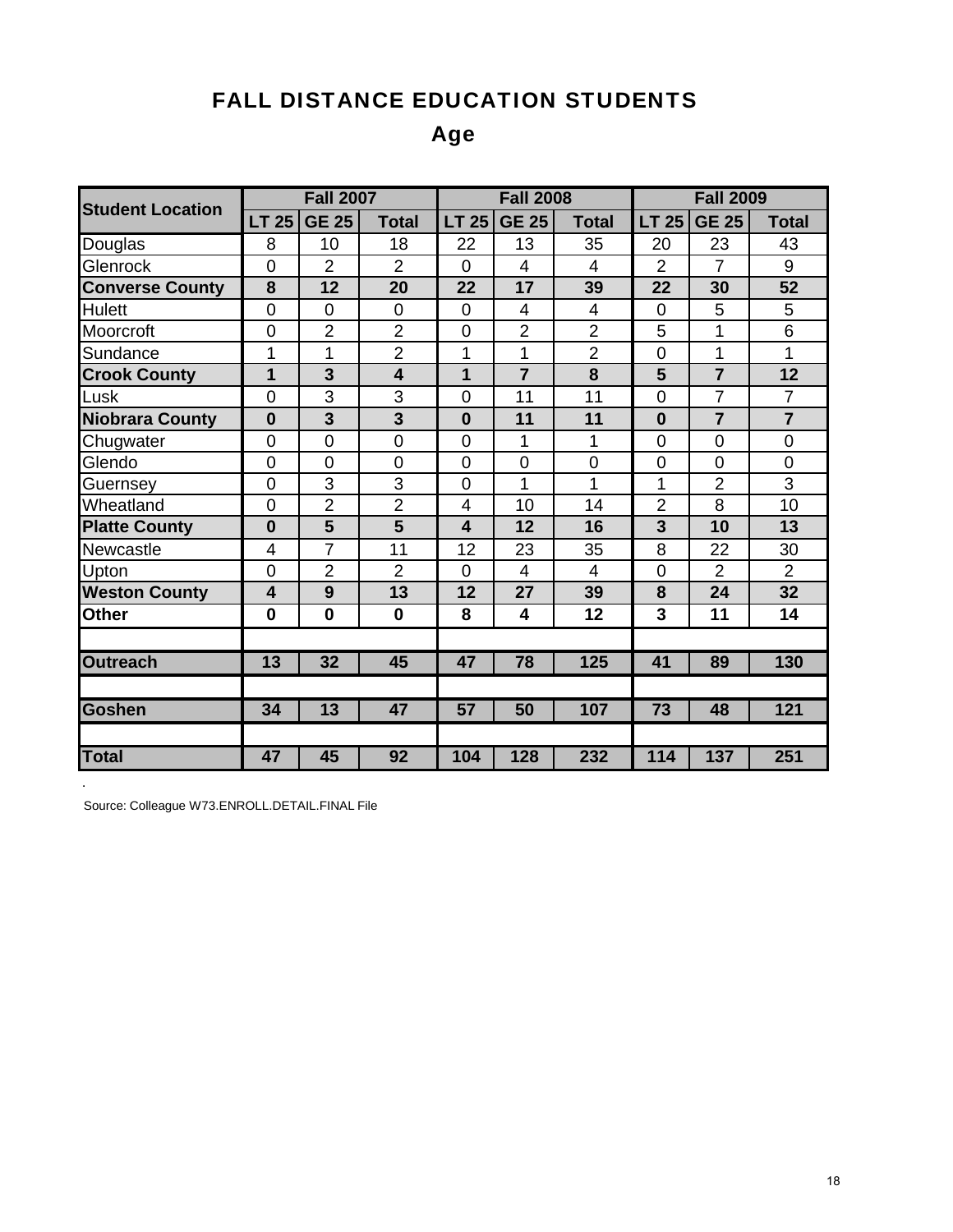|                        |                 | <b>Fall 2007</b> |            |                 | <b>Fall 2008</b> |            | <b>Fall 2009</b> |                 |            |  |
|------------------------|-----------------|------------------|------------|-----------------|------------------|------------|------------------|-----------------|------------|--|
| <b>Course Location</b> | <b>Sections</b> | <b>Students</b>  | <b>FTE</b> | <b>Sections</b> | <b>Students</b>  | <b>FTE</b> | <b>Sections</b>  | <b>Students</b> | <b>FTE</b> |  |
| Douglas                | $\overline{7}$  | 45               | 12.67      | $\overline{2}$  | 12               | 3.50       | 6                | 31              | 8.50       |  |
| Glenrock               |                 |                  |            | 1               | 2                | 0.50       |                  |                 |            |  |
| <b>Converse County</b> | 7.00            | 45.00            | 12.67      | 3.00            | 14.00            | 4.00       | 6.00             | 31.00           | 8.50       |  |
| Hulett                 |                 |                  |            |                 |                  |            |                  |                 |            |  |
| Moorcroft              |                 |                  |            |                 |                  |            |                  |                 |            |  |
| Sundance               |                 |                  |            |                 |                  |            |                  |                 |            |  |
| <b>Crook County</b>    | 0.00            | 0.00             | 0.00       | 0.00            | 0.00             | 0.00       | 0.00             | 0.00            | 0.00       |  |
| Lusk                   |                 |                  |            |                 |                  |            | 1                | $\overline{7}$  | 2.33       |  |
| <b>Niobrara County</b> | 0.00            | 0.00             | 0.00       | 0.00            | 0.00             | 0.00       | 1.00             | 7.00            | 2.33       |  |
| Chugwater              |                 |                  |            |                 |                  |            |                  |                 |            |  |
| Glendo                 |                 |                  |            |                 |                  |            |                  |                 |            |  |
| Guernsey               |                 |                  |            |                 |                  |            |                  |                 |            |  |
| Wheatland              | 4               | 11               | 3.17       | 3               | 9                | 2.42       | 3                | 6               | 1.83       |  |
| <b>Platte County</b>   | 4.00            | 11.00            | 3.17       | 3.00            | 9.00             | 2.42       | 3.00             | 6.00            | 1.83       |  |
| Newcastle              | $\overline{2}$  | 5                | 1.25       | $\overline{2}$  | 2                | 0.50       | $\overline{2}$   | $\overline{7}$  | 1.75       |  |
| Upton                  |                 |                  |            |                 |                  |            |                  |                 |            |  |
| <b>Weston County</b>   | 2.00            | 5.00             | 1.25       | 2.00            | 2.00             | 0.50       | 2.00             | 7.00            | 1.75       |  |
| <b>Outreach</b>        | 13              | 61               | 17         | 8               | 25               | 6.92       | 12               | 51              | 14.41      |  |
| <b>Goshen</b>          | 13              | 130              | 37.33      | 12              | 141              | 40.67      | 14               | 167             | 46.92      |  |
| <b>Total</b>           | 26              | 191              | 54.42      | 20              | 166              | 47.59      | 26               | 218             | 61.33      |  |

## FALL DEVELOPMENTAL COURSES BY LOCATION

## FALL DEVELOPMENTAL COURSES BY COURSE

|                               |                 | <b>Fall 2007</b> |       |                 | <b>Fall 2008</b> |            | <b>Fall 2009</b> |                 |            |
|-------------------------------|-----------------|------------------|-------|-----------------|------------------|------------|------------------|-----------------|------------|
| <b>Course</b>                 | <b>Sections</b> | <b>Students</b>  | FTE   | <b>Sections</b> | <b>Students</b>  | <b>FTE</b> | Sections I       | <b>Students</b> | <b>FTE</b> |
| <b>DVST 0510 / HMDV 0510</b>  |                 |                  | 0.25  |                 | 3                | 0.75       | 2                | 5               | 1.25       |
| <b>DVST 0520 / HMDV 0520</b>  |                 | 7                | 1.75  |                 | 10               | 2.50       |                  | 11              | 2.75       |
| <b>DVST 0620 / ENGL 0620</b>  | 3               | 7                | 1.75  | 1               | 8                | 2.00       | 2                | 14              | 3.50       |
| <b>IDVST 0630 / ENGL 0630</b> | 2               | $\mathcal{P}$    | 0.50  | 1               | 7                | 1.75       | 1                | 8               | 2.00       |
| <b>DVST 0640 / ENGL 0640</b>  | 5               | 45               | 11.25 | 5               | 23               | 5.75       | 4                | 36              | 9.00       |
| <b>DVST 0810 / HMDV 0810</b>  | $\mathfrak{p}$  | $\mathcal{P}$    | 0.17  |                 |                  |            |                  |                 |            |
| <b>IDVST 0860 / MATH 0860</b> | 1               | 3                | 1.00  | 1               | 3                | 1.00       | 1                | 5               | 1.67       |
| <b>IDVST 0900 / MATH 0900</b> | 5               | 43               | 10.75 | 5               | 42               | 10.50      | 5                | 62              | 15.50      |
| <b>DVST 0915 / MATH 0915</b>  |                 |                  |       |                 |                  |            |                  |                 |            |
| <b>IMATH 0920</b>             | 4               | 63               | 21.00 | 3               | 47               | 15.67      | 8                | 62              | 20.67      |
| <b>MATH 0930</b>              | 2               | 18               | 6.00  | 2               | 23               | 7.67       | 2                | 15              | 5.00       |
|                               |                 |                  |       |                 |                  |            |                  |                 |            |
| <b>Total</b>                  | 26              | 191              | 54.42 | 20              | 166              | 47.59      | 26               | 218             | 61.34      |
|                               |                 |                  |       |                 |                  |            |                  |                 |            |
| % of Total FTE                |                 | 5.18%            |       |                 | 4.43%            |            |                  | 5.06%           |            |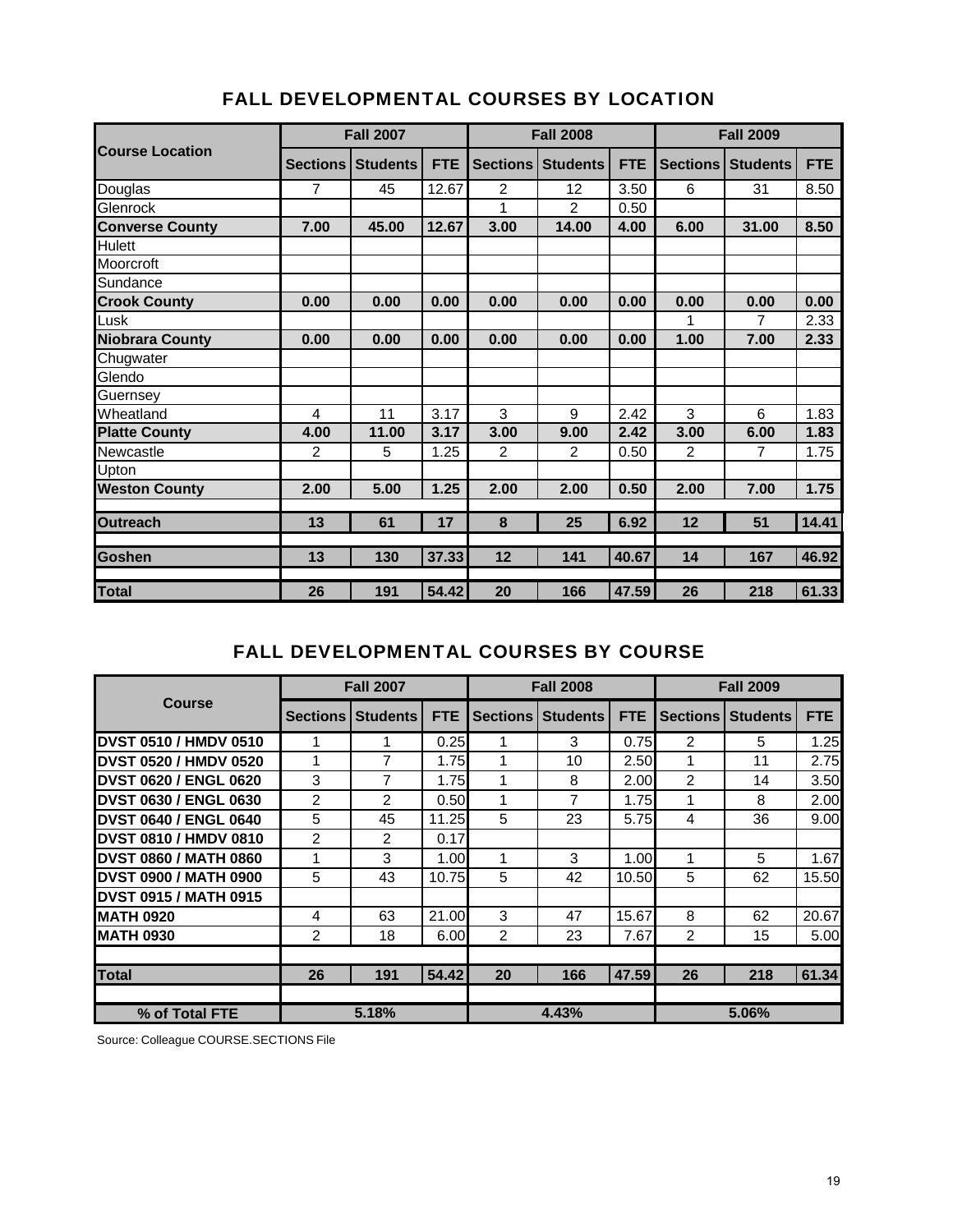# FALL DEVELOPMENTAL STUDENTS

# BY FULL-TIME/PART-TIME

| <b>Student Location</b> |           | <b>Fall 2007</b> |              |                         | <b>Fall 2008</b> |                         | <b>Fall 2009</b> |                |                |  |
|-------------------------|-----------|------------------|--------------|-------------------------|------------------|-------------------------|------------------|----------------|----------------|--|
|                         | <b>FT</b> | <b>PT</b>        | <b>Total</b> | <b>FT</b>               | PT               | <b>Total</b>            | <b>FT</b>        | <b>PT</b>      | <b>Total</b>   |  |
| Douglas                 | 16        | 22               | 38           | 1                       | 10               | 11                      | 12               | 14             | 26             |  |
| Glenrock                |           |                  |              |                         | $\overline{2}$   | $\overline{2}$          |                  |                |                |  |
| <b>Converse County</b>  | 16        | 22               | 38           | $\mathbf 1$             | 12               | 13                      | 12               | 14             | 26             |  |
| <b>Hulett</b>           |           |                  |              |                         |                  |                         |                  |                |                |  |
| Moorcroft               |           |                  |              |                         |                  |                         | $\overline{2}$   | $\mathbf{1}$   | 3              |  |
| Sundance                |           |                  |              |                         |                  |                         |                  |                |                |  |
| <b>Crook County</b>     |           |                  |              |                         |                  |                         | $\overline{2}$   | $\mathbf{1}$   | 3              |  |
| Lusk                    |           |                  |              |                         |                  |                         | 1                | $\overline{7}$ | 8              |  |
| <b>Niobrara County</b>  |           |                  |              |                         |                  |                         | $\overline{1}$   | $\overline{7}$ | 8              |  |
| Chugwater               |           |                  |              |                         |                  |                         |                  |                |                |  |
| Glendo                  |           |                  |              |                         |                  |                         |                  |                |                |  |
| Guernsey                |           |                  |              |                         |                  |                         |                  |                |                |  |
| Wheatland               |           | 9                | 9            | 3                       | 5                | 8                       |                  | 5              | 5              |  |
| <b>Platte County</b>    |           | 9                | 9            | $\overline{3}$          | 5                | 8                       |                  | 5              | 5              |  |
| Newcastle               |           | 5                | 5            |                         | 1                | 1                       |                  | $\overline{7}$ | $\overline{7}$ |  |
| Upton                   |           |                  |              |                         |                  |                         |                  |                |                |  |
| <b>Weston County</b>    |           | 5                | 5            |                         | 1                | $\overline{\mathbf{1}}$ |                  | $\overline{7}$ | $\overline{7}$ |  |
| <b>Outreach</b>         | 16        | 36               | 52           | $\overline{\mathbf{4}}$ | 18               | 22                      | 15               | 34             | 49             |  |
|                         |           |                  |              |                         |                  |                         |                  |                |                |  |
| Goshen                  | 95        | 8                | 103          | 99                      | $6\phantom{1}6$  | 105                     | 107              | 13             | 120            |  |
|                         |           |                  |              |                         |                  |                         |                  |                |                |  |
| <b>Total</b>            | 111       | 44               | 155          | 103                     | 24               | 127                     | 122              | 47             | 169            |  |
|                         |           |                  |              |                         |                  |                         |                  |                |                |  |
| % of Total Students     |           | 9.95%            |              |                         | 8.44%            |                         |                  | 9.96%          |                |  |

Source: Colleague W73.ENROLL.DETAIL.FINAL File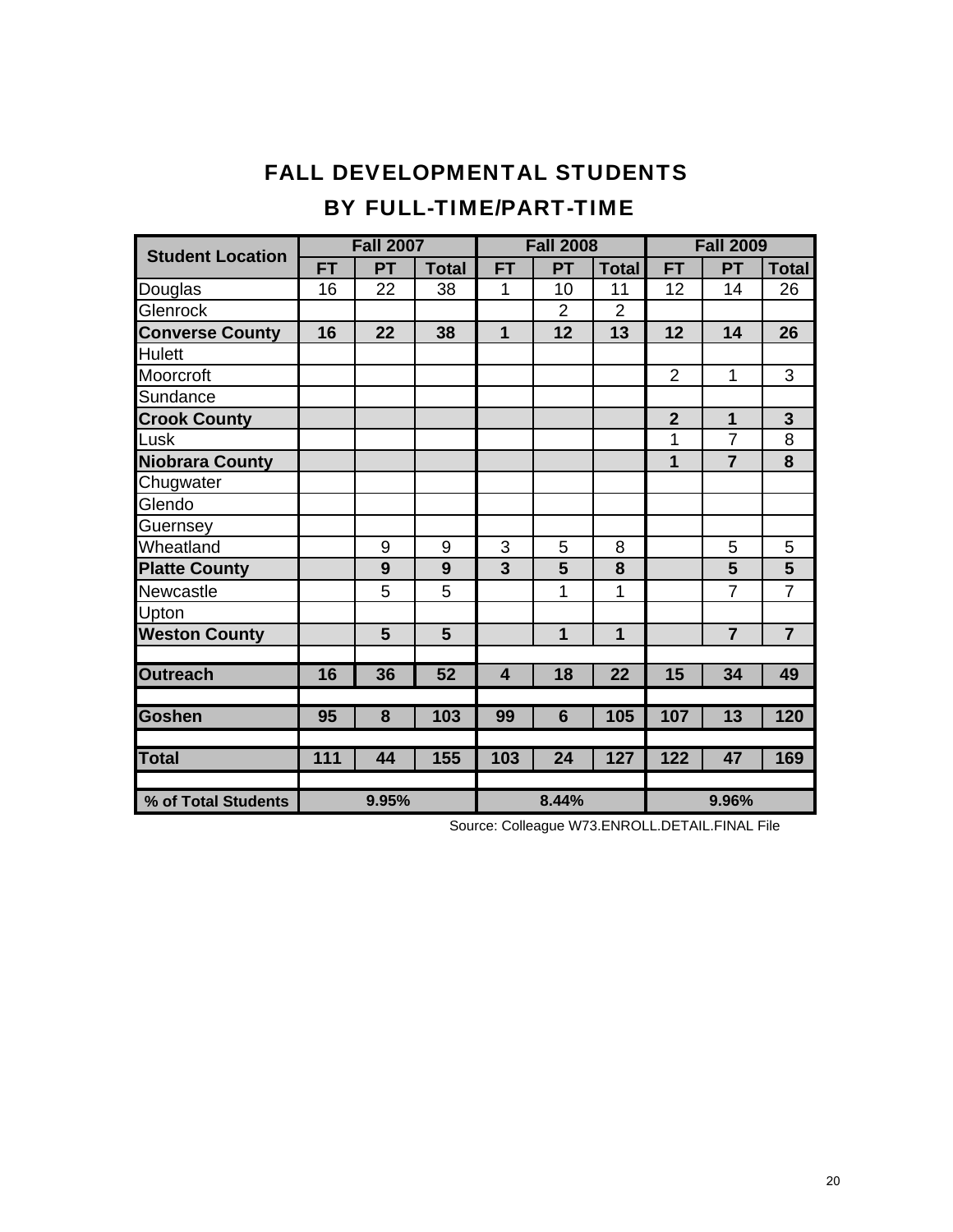| <b>Student Location</b> |                | <b>Fall 2007</b> |                |                | <b>Fall 2008</b>        |                | <b>Fall 2009</b> |                         |                |  |
|-------------------------|----------------|------------------|----------------|----------------|-------------------------|----------------|------------------|-------------------------|----------------|--|
|                         | <b>LT 25</b>   | <b>GE 25</b>     | <b>Total</b>   | <b>LT 25</b>   | <b>GE 25</b>            | <b>Total</b>   | LT 25            | <b>GE 25</b>            | <b>Total</b>   |  |
| Douglas                 | 17             | 21               | 38             | 3              | 8                       | 11             | 8                | 18                      | 26             |  |
| Glenrock                |                |                  | $\overline{0}$ | 0              | $\overline{2}$          | $\overline{2}$ |                  |                         | $\Omega$       |  |
| <b>Converse County</b>  | 17             | 21               | 38             | 3              | 10                      | 13             | 8                | 18                      | 26             |  |
| <b>Hulett</b>           |                |                  | $\mathbf 0$    |                |                         | $\mathbf 0$    |                  |                         | $\mathbf 0$    |  |
| Moorcroft               |                |                  | $\mathbf 0$    |                |                         | $\overline{0}$ | $\overline{2}$   | 1                       | 3              |  |
| Sundance                |                |                  | 0              |                |                         | $\overline{0}$ |                  |                         | $\overline{0}$ |  |
| <b>Crook County</b>     | $\bf{0}$       | $\bf{0}$         | $\bf{0}$       | $\bf{0}$       | $\bf{0}$                | $\bf{0}$       | $\overline{2}$   | 1                       | $\overline{3}$ |  |
| Lusk                    |                |                  | $\mathbf 0$    |                |                         | $\overline{0}$ | 4                | 4                       | 8              |  |
| <b>Niobrara County</b>  | $\bf{0}$       | $\bf{0}$         | $\bf{0}$       | $\bf{0}$       | $\bf{0}$                | $\bf{0}$       | 4                | $\overline{\mathbf{4}}$ | 8              |  |
| Chugwater               |                |                  | 0              |                |                         | $\overline{0}$ |                  |                         | $\overline{0}$ |  |
| Glendo                  |                |                  | 0              |                |                         | $\overline{0}$ |                  |                         | $\overline{0}$ |  |
| Guernsey                |                |                  | $\overline{0}$ |                |                         | $\overline{0}$ |                  |                         | 0              |  |
| Wheatland               | 1              | 8                | 9              | 3              | 4                       | $\overline{7}$ | $\overline{0}$   | 5                       | 5              |  |
| <b>Platte County</b>    | 1              | 8                | 9              | 3              | $\overline{\mathbf{4}}$ | $\overline{7}$ | $\bf{0}$         | 5                       | 5              |  |
| Newcastle               | 3              | $\overline{2}$   | 5              | 1              | $\overline{0}$          | 1              | 4                | $\overline{2}$          | 6              |  |
| Upton                   |                |                  | 0              |                |                         | $\overline{0}$ |                  |                         | $\overline{0}$ |  |
| <b>Weston County</b>    | $\overline{3}$ | $\overline{2}$   | 5              | 1              | $\bf{0}$                | 1              | 4                | $\overline{2}$          | $6\phantom{1}$ |  |
|                         |                |                  |                |                |                         |                |                  |                         |                |  |
| <b>Outreach</b>         | 21             | 31               | 52             | $\overline{7}$ | 14                      | 21             | 18               | 30                      | 48             |  |
|                         |                |                  |                |                |                         |                |                  |                         |                |  |
| <b>Goshen</b>           | 86             | 17               | 103            | 84             | 21                      | 105            | 97               | 18                      | 115            |  |
|                         |                |                  |                |                |                         |                |                  |                         |                |  |
| <b>Total</b>            | 107            | 48               | 155            | 91             | 35                      | 126            | 115              | 48                      | 163            |  |

# FALL DEVELOPMENTAL STUDENTS BY AGE

LT- Less Than<br>GE- Greater or Equal To

Source: Colleague W73.ENROLL.DETAIL.FINAL File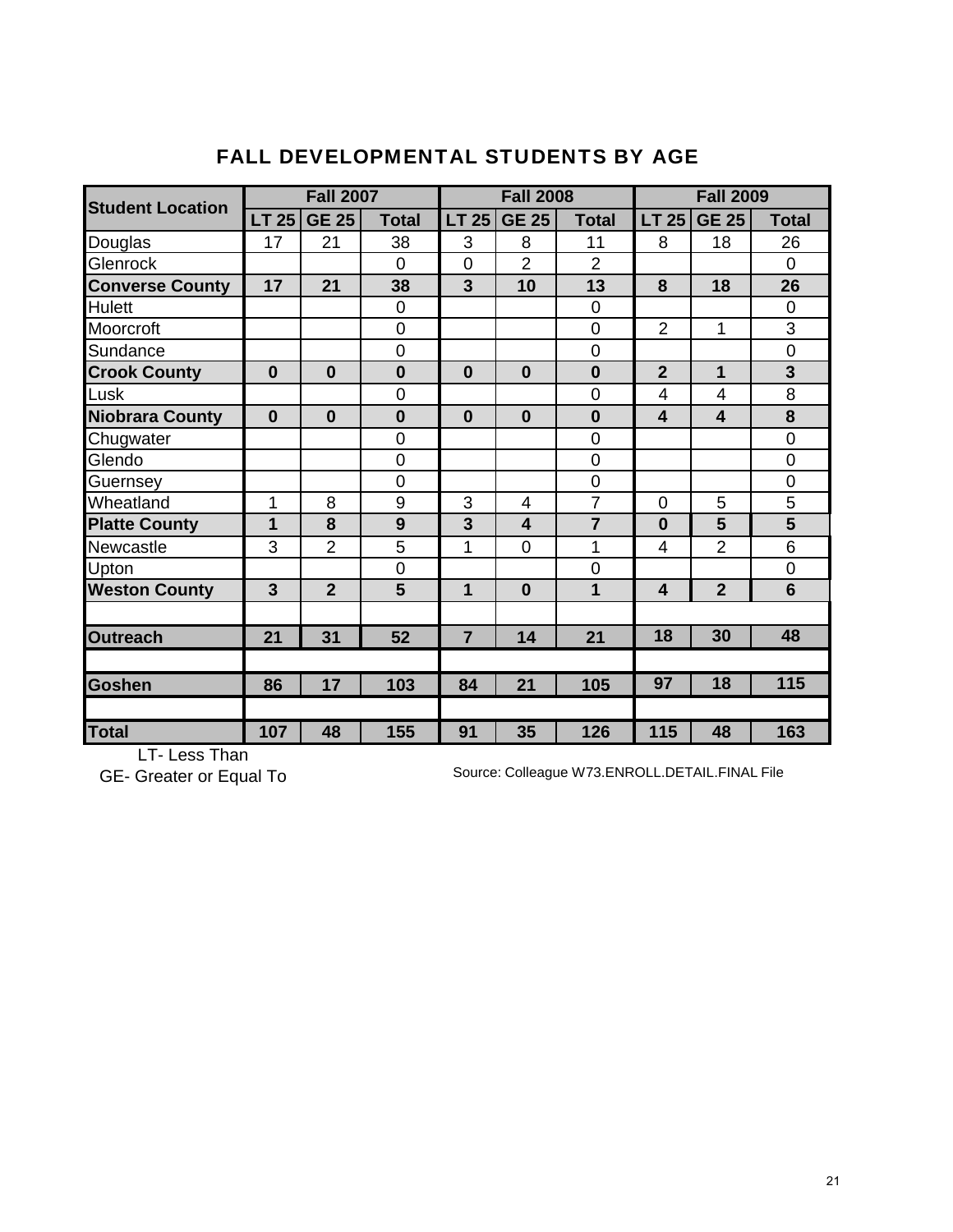# FALL DEGREE-SEEKING/DEVELOPMENTAL STUDENTS

The percent of AA and AS degree-seeking students enrolled in developmental course(s) during Fall 2009 was 3.2% higher than Fall 2008. The AAS degree-seeking students enrolled in developmental courses decreased by 0.4% (one student), and the Certificate-seeking students increased by 5.1% (two students).

| <b>Academic</b>    |                                 | <b>Fall 2007</b>       |         |                                 | <b>Fall 2008</b>       |       | <b>Fall 2009</b>                |                        |         |  |
|--------------------|---------------------------------|------------------------|---------|---------------------------------|------------------------|-------|---------------------------------|------------------------|---------|--|
| <b>Programs</b>    | <b>Total</b><br><b>Students</b> | Dev<br><b>Students</b> | $%$ Dev | <b>Total</b><br><b>Students</b> | Dev<br><b>Students</b> | % Dev | <b>Total</b><br><b>Students</b> | Dev<br><b>Students</b> | $%$ Dev |  |
| <b>AA/AS</b>       | 369                             | 114                    | 30.9%   | 400                             | 99                     | 24.8% | 461                             | 129                    | 28.0%   |  |
| <b>AAS</b>         | 202                             | 31                     | 15.3%   | 233                             | 20                     | 8.6%  | 233                             | 19                     | 8.2%    |  |
| <b>Certificate</b> | 46                              |                        | 2.2%    | 51                              | 0                      | 0.0%  | 39                              | 2                      | 5.1%    |  |
|                    |                                 |                        |         |                                 |                        |       |                                 |                        |         |  |
| Total              | 617                             | 146                    | 23.7%   | 684                             | 119                    | 17.4% | 733                             | 150                    | 20.5%   |  |

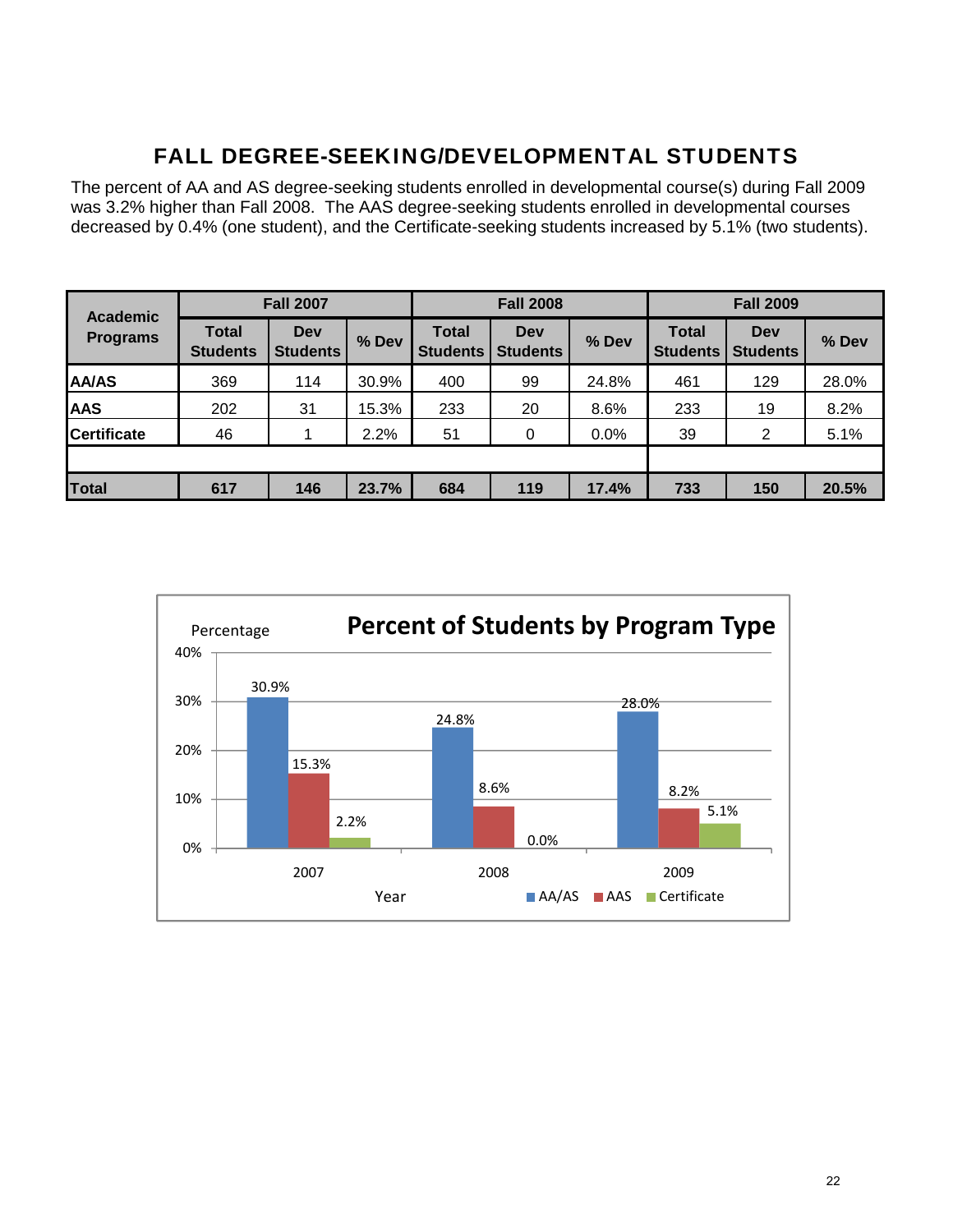|                        |                         | <b>Fall 2007</b> |            |                         | <b>Fall 2008</b> |            |                         | <b>Fall 2009</b>        |            |
|------------------------|-------------------------|------------------|------------|-------------------------|------------------|------------|-------------------------|-------------------------|------------|
| <b>Departments</b>     | Sections                | <b>Students</b>  | <b>FTE</b> | <b>Sections</b>         | <b>Students</b>  | <b>FTE</b> | <b>Sections</b>         | <b>Students</b>         | <b>FTE</b> |
| <b>ACCT</b>            |                         |                  |            | 1                       | 9                | 1.50       |                         |                         |            |
| <b>AGEC</b>            |                         |                  |            |                         |                  |            |                         |                         |            |
| <b>ART</b>             | 1                       | 12               | 3.00       | $\mathbf{1}$            | 8                | 2.00       | $\mathbf{1}$            | 14                      | 3.50       |
| <b>BADM</b>            | $\mathbf{1}$            | 6                | 1.50       |                         |                  |            |                         |                         |            |
| <b>BIOL</b>            |                         |                  |            |                         |                  |            |                         |                         |            |
| <b>BOTK</b>            | 1                       | $\boldsymbol{9}$ | 2.25       | $\mathbf{1}$            | $\mathbf{1}$     | 0.25       |                         |                         |            |
| <b>CMAP</b>            | $\overline{2}$          | 8                | 0.67       | 1                       | $\overline{8}$   | 1.33       | $\overline{2}$          | $\overline{7}$          | 0.92       |
| <b>COSC</b>            |                         |                  |            |                         |                  |            |                         |                         |            |
| <b>CRMJ</b>            |                         |                  |            |                         |                  |            |                         |                         |            |
| <b>DVST</b>            |                         |                  |            |                         |                  |            |                         |                         |            |
| <b>ECON</b>            |                         |                  |            |                         |                  |            |                         |                         |            |
| <b>EDCI</b>            |                         |                  |            |                         |                  |            |                         |                         |            |
| <b>EDEC</b>            |                         |                  |            |                         |                  |            |                         |                         |            |
| <b>EDUC</b>            | $\overline{2}$          | $\overline{3}$   | 0.58       | $\mathbf{1}$            | 6                | 1.50       | $\overline{1}$          | $\overline{\mathbf{4}}$ | 1.00       |
| <b>ENTK</b>            | $\mathbf{1}$            | 12               | 1.00       |                         |                  |            |                         |                         |            |
| <b>EQST</b>            | $\overline{\mathbf{4}}$ | 51               | 8.50       | $\overline{\mathbf{4}}$ | 48               | 8.00       | $\overline{\mathbf{4}}$ | 35                      | 5.83       |
| <b>FCSC</b>            |                         |                  |            |                         |                  |            |                         |                         |            |
| <b>HLTK</b>            | 3                       | 16               | 5.33       | $\overline{3}$          | 14               | 4.67       | 4                       | 26                      | 8.67       |
| <b>HMDV</b>            | $\mathbf{1}$            | 9                | 0.75       | 1                       | $\overline{7}$   | 0.58       | $\mathbf{1}$            | 17                      | 1.42       |
| <b>JOUR</b>            |                         |                  |            |                         |                  |            |                         |                         |            |
| <b>MATH</b>            |                         |                  |            |                         |                  |            | $\overline{2}$          | 14                      | 4.67       |
| <b>MUSC</b>            | $\overline{2}$          | 12               | 1.00       | $\overline{2}$          | 4                | 0.33       | 1                       | 1                       | 0.08       |
| <b>PEAT</b>            |                         |                  |            |                         |                  |            |                         |                         |            |
| <b>PEPR</b>            |                         |                  |            |                         |                  |            |                         |                         |            |
| <b>PSYC</b>            |                         |                  |            |                         |                  |            |                         |                         |            |
| <b>SOC</b>             | $\overline{2}$          | 21               | 5.25       | $\overline{2}$          | 27               | 9.00       | $\overline{2}$          | 23                      | 5.75       |
| <b>STAT</b>            |                         |                  |            |                         |                  |            |                         |                         |            |
| <b>WELD</b>            | 1                       | 10               | 2.50       | $\mathbf{1}$            | 13               | 3.25       | 1                       | 13                      | 3.25       |
| <b>ZOO</b>             | $\overline{2}$          | $\overline{8}$   | 2.67       |                         |                  |            | $\mathbf{1}$            | 4                       | 1.33       |
| <b>Total</b>           | 23                      | 177              | 35.00      | 18                      | 145              | 32.41      | 20                      | 158                     | 36.42      |
|                        |                         |                  |            |                         |                  |            |                         |                         |            |
| <b>Sects Cancelled</b> |                         | 8                |            |                         | 8                |            |                         | $6\phantom{1}$          |            |
| <b>Sects Offered</b>   |                         | 31               |            |                         | 26               |            |                         | 26                      |            |

## FALL ON-CAMPUS EVENING COURSES



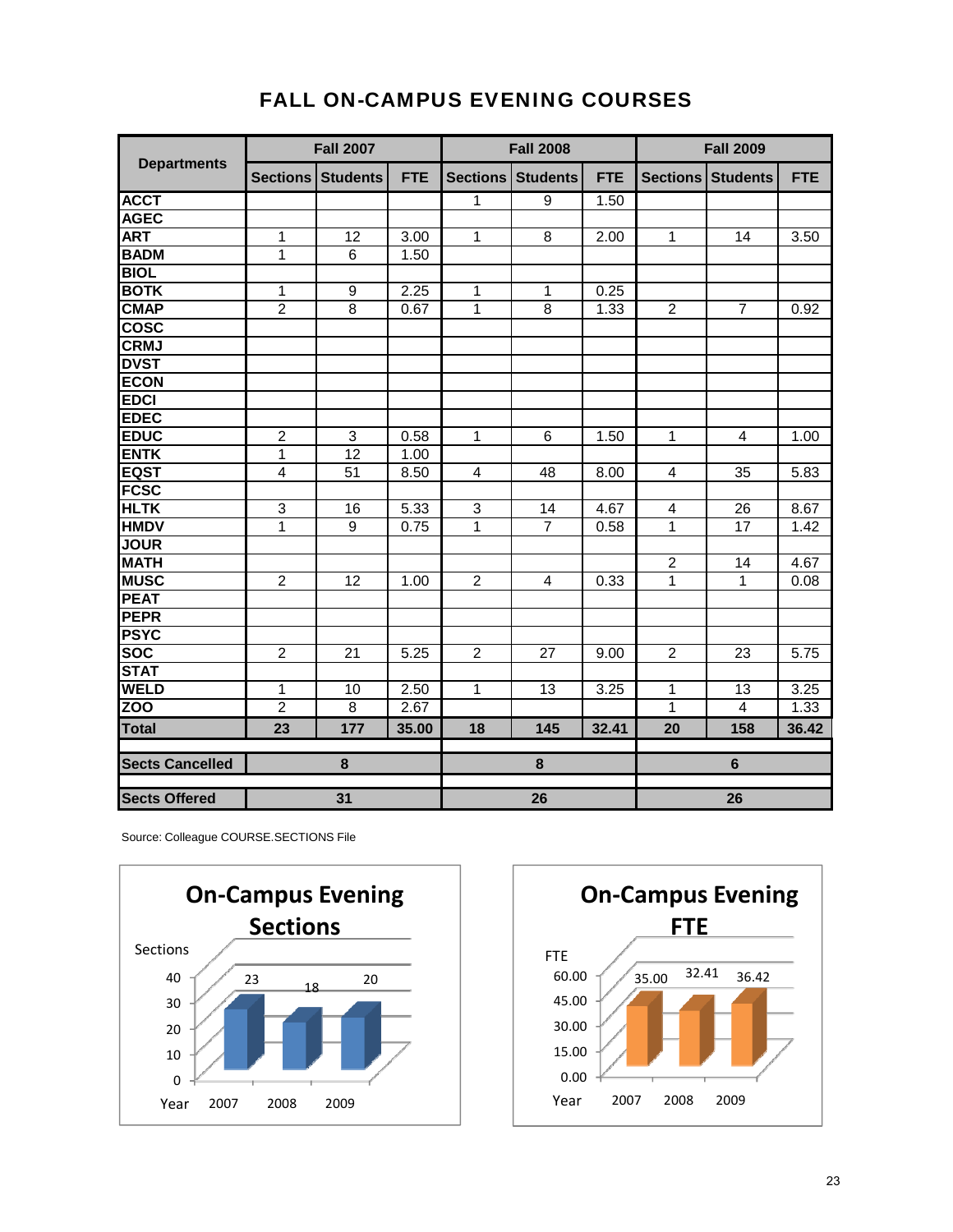## FALL ON-CAMPUS EVENING STUDENTS

|                              |    | <b>Fall 2007</b> |              |    | <b>Fall 2008</b> |              | <b>Fall 2009</b> |    |              |  |
|------------------------------|----|------------------|--------------|----|------------------|--------------|------------------|----|--------------|--|
|                              | FТ | PТ               | <b>Total</b> | FT | <b>PT</b>        | <b>Total</b> | <b>FT</b>        | PТ | <b>Total</b> |  |
| <b>Degree Seeking</b>        | 48 | 18               | 66           | 88 | 23               | 111          | 76               | 30 | 106          |  |
| Non-Degree<br><b>Seeking</b> |    | 8                | 9            | 4  | 21               | 25           | 4                | 36 | 40           |  |
|                              |    |                  |              |    |                  |              |                  |    |              |  |
| Total                        | 49 | 26               | 75           | 92 | 44               | 136          | 80               | 66 | 146          |  |

#### **Full-Time / Part-Time**

**Age**

| лyс                   |              |                  |    |    |                                       |     |                  |       |              |  |  |  |
|-----------------------|--------------|------------------|----|----|---------------------------------------|-----|------------------|-------|--------------|--|--|--|
|                       |              | <b>Fall 2007</b> |    |    | <b>Fall 2008</b>                      |     | <b>Fall 2009</b> |       |              |  |  |  |
|                       | <b>LT 25</b> | GE 25            |    |    | Total   LT 25   GE 25   Total   LT 25 |     |                  | GE 25 | <b>Total</b> |  |  |  |
| <b>Degree Seeking</b> | 51           | 15               | 66 | 79 | 32                                    | 111 | 78               | 26    | 104          |  |  |  |
| Non-Degree            |              |                  |    |    |                                       |     |                  |       |              |  |  |  |
| <b>Seeking</b>        | 4            | 5                | 9  | 8  | 17                                    | 25  | 12               | 28    | 40           |  |  |  |
|                       |              |                  |    |    |                                       |     |                  |       |              |  |  |  |
| Total                 | 55           | 20               | 75 | 87 | 49                                    | 136 | 90               | 54    | 144          |  |  |  |









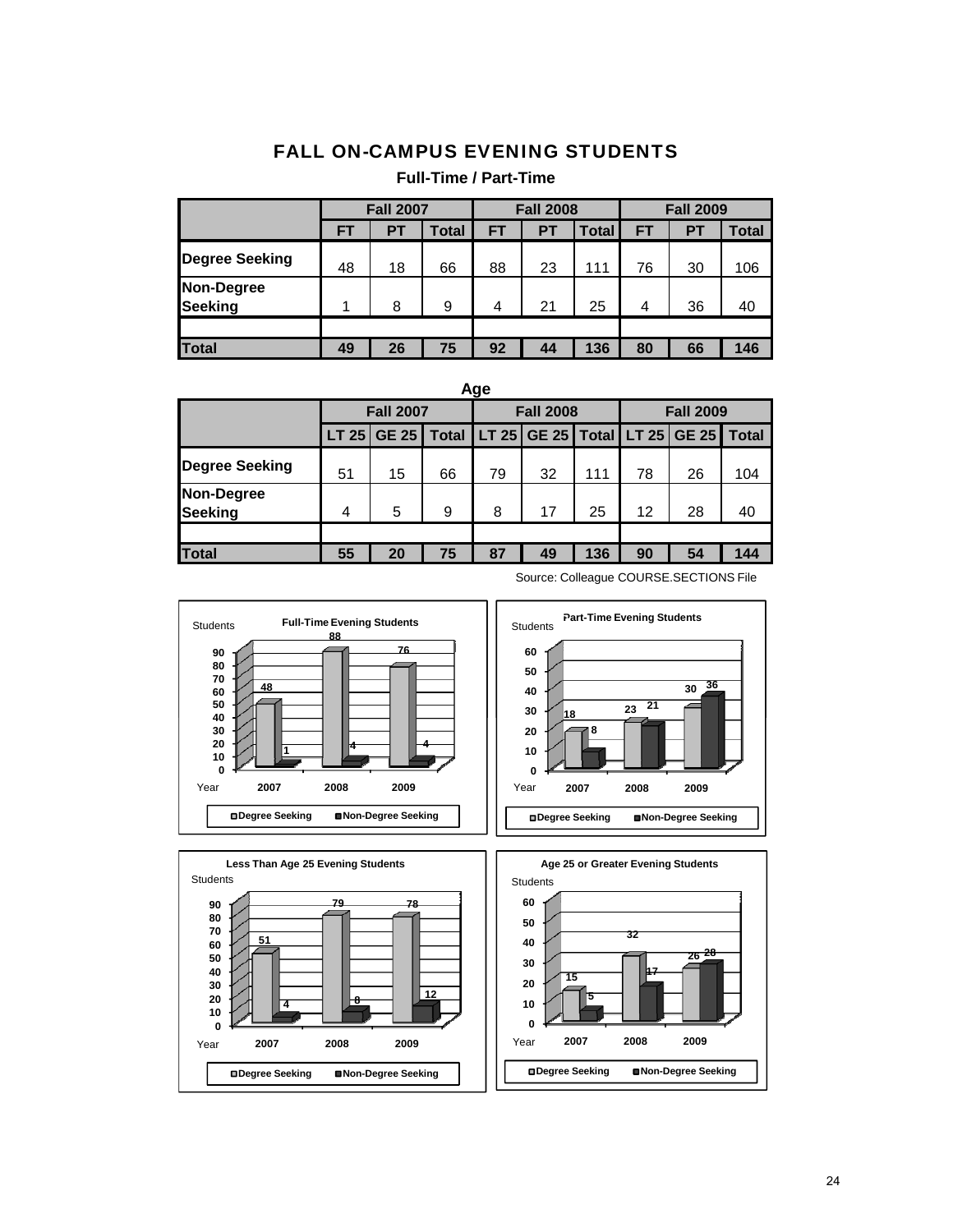### EASTERN WYOMING COLLEGE STUDENT MAJORS

The programs with the largest enrollments were Interdisciplinary Studies, Welding & Joining Technology, Veterinary Technology, and Pre-Nursing. The largest increases were in Undeclared, Interdisciplinary Studies, and Veterinary Technology. The Welding & Joining Technology and Farm/Ranch Management, which had exceptionally large enrollments last year, had the largest decreases this year.

| Major        | <b>Major Description</b>                 | Fall<br>2007   | Fall<br>2008   | Fall<br>2009   | Variance                | <b>Major</b> | <b>Major Description</b>                |                | Fall<br>2008   | Fall<br>2009 | Variance       |
|--------------|------------------------------------------|----------------|----------------|----------------|-------------------------|--------------|-----------------------------------------|----------------|----------------|--------------|----------------|
| <b>ACCT</b>  | Accounting                               | 12             | 15             | 11             | $-4$                    | <b>ELED</b>  | <b>Elementary Education</b>             | 39             | 41             | 43           | 2              |
| <b>AGBP</b>  | Ag Beef Production                       | 2              |                | $\mathbf{2}$   | $\overline{\mathbf{c}}$ | <b>ENGL</b>  | English                                 |                | 3              | 4            | $\mathbf{1}$   |
| <b>AGBUS</b> | <b>Agricultural Business</b>             | 15             | 9              | 12             | 3                       | <b>ENVR</b>  | <b>Environmental Science</b>            |                |                |              | $\mathbf 0$    |
| <b>AGEC</b>  | Agri-Economics                           |                | 1              |                | $-1$                    | <b>FRCH</b>  | Farm/Ranch Management                   | 24             | 33             | 22           | $-11$          |
| <b>AGED</b>  | Agri-Education                           |                | 3              | 5              | $\overline{2}$          | GAGR         | General Agriculture                     |                | 3              | 3            | 0              |
| <b>ANSC</b>  | <b>Animal Science</b>                    | 9              | 9              | 13             | $\overline{4}$          | <b>HIST</b>  | History                                 | 5              | 1              | 3            | $\overline{c}$ |
| <b>ART</b>   | Art                                      | 4              | 9              | 13             | 4                       | <b>INST</b>  | Interdisciplinary Studies               | 86             | 85             | 118          | 33             |
| <b>BADM</b>  | Business Administration                  | 32             | 30             | 30             | 0                       | <b>INSTU</b> | <b>INST - Undeclared</b>                |                |                |              | 1              |
| <b>BIOL</b>  | Biology                                  | 3              | 5              | 3              | $-2$                    | <b>ITSS</b>  | Information Technology Support          | 2              |                |              | $\mathbf 0$    |
| <b>BOFTK</b> | Business Office Technology (Certificate) | 5              | 5              | $\overline{4}$ | $-1$                    | LANG         | Languages (Foreign)                     |                |                |              | $\mathbf 0$    |
| <b>BOTK</b>  | <b>Business Office Technology</b>        | $\overline{7}$ | 6              | 5              | $-1$                    | <b>MATH</b>  | <b>Mathematics</b>                      | 2              | 4              | 2            | $-2$           |
| <b>BSAD</b>  | <b>Business Administration</b>           | 22             | 21             | 17             | -4                      | <b>MEDTK</b> | <b>Medical Technology</b>               | 3              | $\overline{4}$ | 1            | -3             |
| <b>BSDL</b>  | Business Adm. - Distance Learning        | 1              | $\overline{2}$ | $\overline{2}$ | $\Omega$                | <b>MIS</b>   | Management Information Systems          | 5              | $\overline{2}$ |              | $-2$           |
| <b>BSED</b>  | <b>Business Education</b>                |                |                |                | $\mathbf{0}$            | <b>MTED</b>  | <b>Math Education</b>                   |                |                |              | $\mathbf 0$    |
| <b>BWEB</b>  | (Business) Web Design                    | 2              | 3              | 3              | $\mathbf{0}$            | <b>MTT</b>   | Machine Tool Technology                 |                |                | 4            | $\overline{4}$ |
| <b>CJCC</b>  | Criminal Justice - Corr. - Certificate   | $\mathbf 1$    |                |                | 0                       | <b>MUSC</b>  | <b>Music</b>                            |                |                |              | $\Omega$       |
| <b>CJCR</b>  | Criminal Justice - Corrections           | 4              | 10             | 20             | 10                      | <b>MUSED</b> | <b>Music Education</b>                  |                | $\overline{2}$ | 1            | $-1$           |
| <b>CJLE</b>  | Criminal Justice - Law Enforcement       | 6              | 19             | 26             | $\overline{7}$          | <b>PDEN</b>  | <b>Pre-Dentistry</b>                    | 2              |                | 5            | 5              |
| <b>CMJT</b>  | <b>Criminal Justice</b>                  | 12             | 5              | 3              | $-2$                    | PEAC         | Physical Education                      | 4              | $\overline{7}$ | 6            | $-1$           |
| <b>CNET</b>  | <b>Computer Networking</b>               | 5              | 8              | 8              | 0                       | <b>PHAR</b>  | Pre-Pharmacy                            | 3              | $\overline{2}$ |              | -2             |
| <b>CNTK</b>  | <b>Construction Technology</b>           | 12             | 12             | 9              | -3                      | PMED         | Pre-Medicine                            | 5              | 6              | 4            | -2             |
| <b>COMM</b>  | Communication                            | 5              | 3              | 3              | 0                       | <b>PNSG</b>  | <b>Pre-Nursing</b>                      | 45             | 56             | 53           | -3             |
| <b>COSES</b> | Esthetician                              |                |                |                | 0                       | <b>POLS</b>  | Political Science                       | 1              |                |              | 0              |
| <b>COSM</b>  | Cosmetology                              |                |                |                | $\Omega$                | <b>PSYC</b>  | Psychology                              | 13             | 14             | 20           | 6              |
| <b>COSNT</b> | Nail Technician                          |                |                |                | $\Omega$                | <b>PVET</b>  | Pre-Veterinary                          | $\overline{2}$ | $\overline{7}$ | 6            | $-1$           |
| CRDL         | Criminal Justice - Distance Learning     |                | 1              | $\overline{2}$ |                         | <b>REWM</b>  | Rangeland Ec & Wtrshd Mgt - Ag          | 3              | 1              | 5            | $\overline{4}$ |
| <b>CRMJ</b>  | <b>Criminal Justice</b>                  | 18             | 4              | 1              | -3                      | <b>SCED</b>  | Secondary Education                     | 18             | 24             | 18           | -6             |
| <b>CSHT</b>  | Hair Technology                          | $\overline{2}$ |                | 6              | 6                       | <b>SOC</b>   | Sociology                               |                | 6              | 5            | $-1$           |
| <b>CSST</b>  | Skin Technology                          |                | 1              |                | -1                      | <b>SPED</b>  | <b>Special Education</b>                |                |                |              | $\mathbf 0$    |
| <b>CSMO</b>  | Cosmetology                              | 23             | 30             | 30             | 0                       | <b>UNDE</b>  | Undeclared                              | 939            | 821            | 964          | 143            |
| <b>CSNT</b>  | Nail Technology                          | $\overline{2}$ | 4              | 3              | $-1$                    | <b>VTTK</b>  | Veterinary Technology                   | 59             | 53             | 72           | 19             |
| ECON         | Economics                                |                |                |                | $\Omega$                | <b>WILD</b>  | Wildlife/Fisheries Biology & Management | 3              | 5              | 6            | $\mathbf{1}$   |
| <b>ECST</b>  | <b>Early Child Studies</b>               |                |                |                | $\Omega$                | <b>WJTK</b>  | <b>Welding &amp; Joining Technology</b> | 65             | 96             | 79           | $-17$          |
| <b>EDCC</b>  | Early Childcare                          |                | 5              | 3              | -2                      | <b>Total</b> |                                         | 1.556          | 1.505          | 1.696        | 191            |
| <b>EDEC</b>  | <b>Early Childhood Education</b>         | 6              | 9              | 17             | 8                       |              |                                         |                |                |              |                |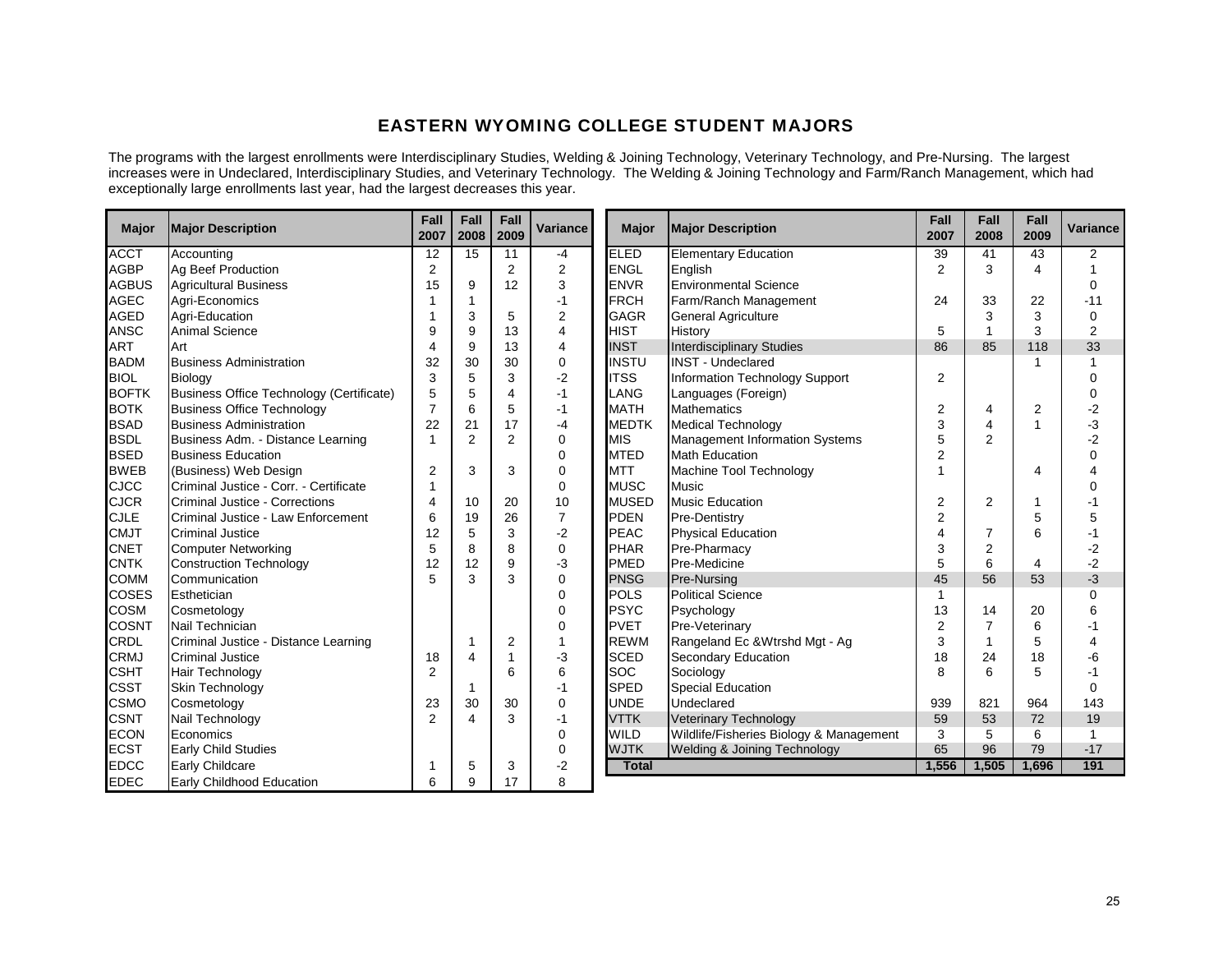# EWC NON-CREDIT ENROLLMENT

Courses are identified as either Continuing Education or Community Service. Continuing Education are courses intended to provide job enrichment or workforce training. Community Service Education are courses intended to provide personal enrichment. The total number of students enrolled in non-credit courses for Fall 2009 was 1432 students, which is an increase of 237 students compared to Fall 2008 and 74 students above the three-year average.

| <b>NON-CREDIT HEADCOUNT</b>               | 2007  | 2008  | 2009  | 3 Yr. Avg. |
|-------------------------------------------|-------|-------|-------|------------|
| <b>Continuing Education Students (CE)</b> |       |       |       |            |
| <b>Unduplicated Headcount</b>             | 427   | 376   | 247   | 350        |
| <b>Duplicated Headcount</b>               | 610   | 438   | 281   | 443        |
| <b>Community Service Students (CS)</b>    |       |       |       |            |
| <b>Unduplicated Headcount</b>             | 1,057 | 872   | 1,197 | 1,042      |
| <b>Duplicated Headcount</b>               | 1,369 | 1,051 | 1,487 | 1,302      |
| <b>Total CE + CS Duplicated Headcount</b> | 1,979 | 1,489 | 1,768 | 1,745      |
|                                           |       |       |       |            |
| <b>Total CE + CS Unique Headcount</b>     | 1,447 | 1,195 | 1,432 | 1,358      |

Source: Colleague Non-Credit Enrollment Report

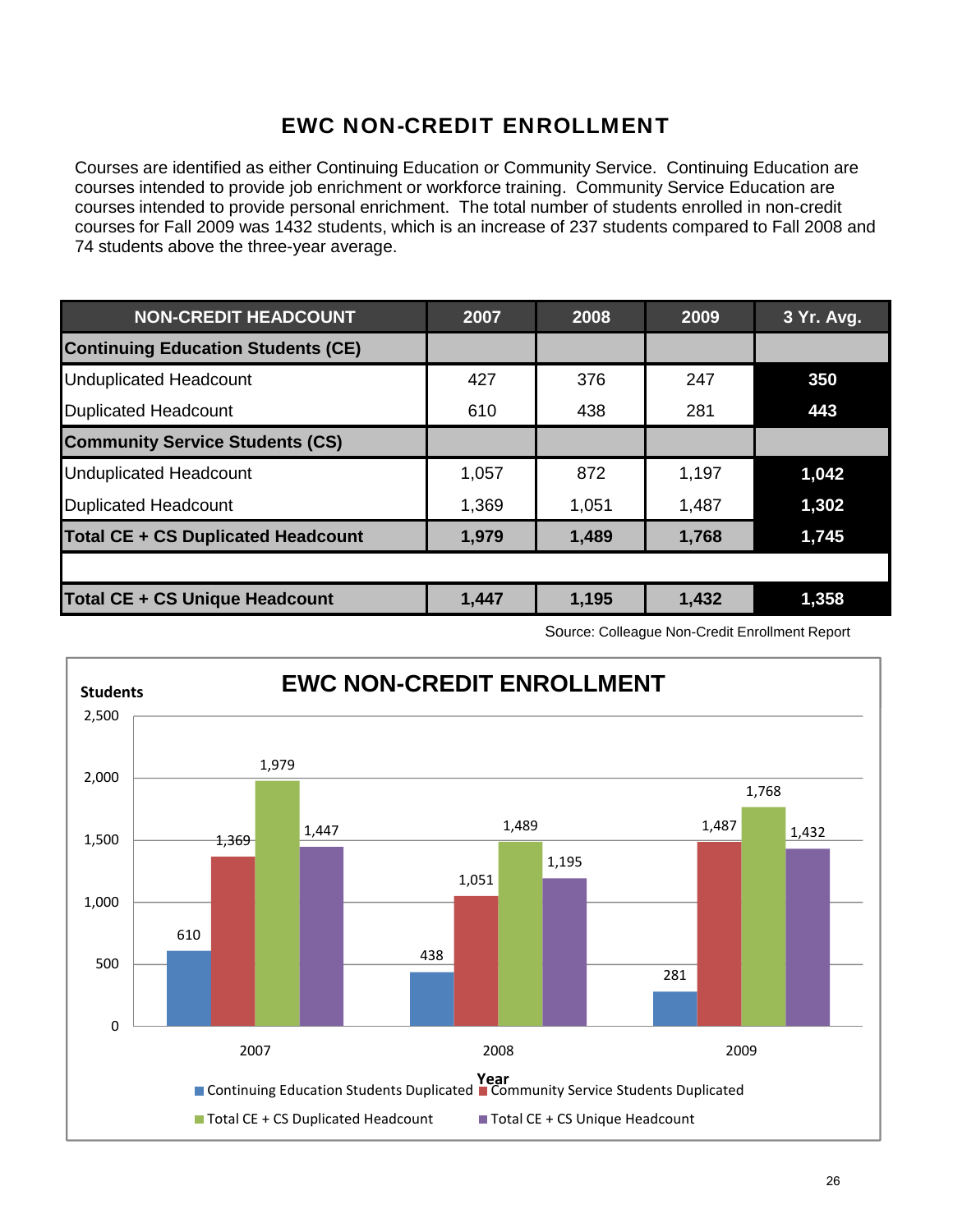# WORKFORCE DEVELOPMENT

Workforce development activities are defined as *any training and/or educational related service leading to the acquisition of skills necessary to perform the duties of a particular job for those individuals in or preparing to enter the workforce*. Only those courses organized or coordinated by EWC's workforce development efforts are included in the following table by career cluster as defined by the National Association of State Directors of Career Technical Education Consortium.

## Credit Courses

EWC's workforce development offerings for college credit increased by 9 course sections compared to Fall 2008. The duplicated student headcount increased by 119 (22.5%) students, and the FTE increased by 18.3 (16.9%) FTE. Workforce FTE represented 10.47% of total FTE.

|                                               | Year           |                          |                               |            |                |                          |                               |               |                |                            |                               |            |  |
|-----------------------------------------------|----------------|--------------------------|-------------------------------|------------|----------------|--------------------------|-------------------------------|---------------|----------------|----------------------------|-------------------------------|------------|--|
| <b>Career Clusters</b>                        | 2007           |                          |                               |            | 2008           |                          |                               |               | 2009           |                            |                               |            |  |
|                                               |                | <b>Sections Students</b> | <b>Credit</b><br><b>Hours</b> | <b>FTE</b> |                | <b>Sections Students</b> | <b>Credit</b><br><b>Hours</b> | <b>FTE</b>    |                | <b>Sections   Students</b> | <b>Credit</b><br><b>Hours</b> | <b>FTE</b> |  |
| Agriculture, Food & Natural                   |                |                          |                               |            |                |                          |                               |               |                |                            |                               |            |  |
| <b>Resources</b>                              |                |                          |                               |            |                |                          |                               |               |                |                            |                               |            |  |
| <b>Architecture &amp; Construction</b>        | 8              | 95                       | 20                            | 19.75      | 5              | 34                       | 15.00                         | 8.50          | 9              | 68                         | 24.00                         | 15.00      |  |
| Arts, A/V Technology &                        |                |                          |                               |            |                |                          |                               |               |                |                            |                               |            |  |
| <b>Communications</b>                         |                |                          |                               |            | 1              | 13                       | 3.00                          | 3.25          |                |                            |                               |            |  |
| <b>Business, Management &amp;</b>             |                |                          |                               |            |                |                          |                               |               |                |                            |                               |            |  |
| <b>Administration</b>                         | 11             | 75                       | 13                            | 6.92       | 11             | 83                       | 14.00                         | 8.00          | 14             | 101                        | 18.00                         | 10.17      |  |
| <b>Education &amp; Training</b>               | 14             | 163                      | 25                            | 20.75      | 12             | 76                       | 33.00                         | 18.08         | 12             | 84                         | 26.00                         | 16.67      |  |
| <b>IFinance</b>                               |                |                          |                               |            |                |                          |                               |               |                |                            |                               |            |  |
| <b>Government &amp; Public Administration</b> |                |                          |                               |            |                |                          |                               |               |                |                            |                               |            |  |
| <b>Health Science</b>                         | 12             | 78                       | 23                            | 12.75      | 6              | 60                       | 20.00                         | 13.83         | 5              | 32                         | 20.00                         | 10.67      |  |
| <b>Hospitality &amp; Tourism</b>              |                |                          |                               |            |                |                          |                               |               |                |                            |                               |            |  |
| <b>Human Services</b>                         |                |                          |                               |            |                |                          |                               |               |                |                            |                               |            |  |
| <b>Information Technology</b>                 | $\overline{2}$ | $\overline{7}$           | $\overline{2}$                | 0.58       | $\overline{2}$ | 11                       | 4.00                          | 1.42          |                |                            |                               |            |  |
| Law, Public Safety & Security                 | 10             | 241                      | 30                            | 60.25      | 10             | 199                      | 30.00                         | 49.75         | 16             | 336                        | 38.00                         | 67.33      |  |
| Manufacturing                                 | 4              | 34                       | 2.50                          | 1.67       | 5.             | 54                       | 6.00                          | 5.71          | $\overline{2}$ | 14                         | 10.00                         | 5.83       |  |
| <b>Marketing, Sales &amp; Service</b>         |                |                          |                               |            |                |                          |                               |               |                |                            |                               |            |  |
| Science, Technology, Engineering &            |                |                          |                               |            |                |                          |                               |               |                |                            |                               |            |  |
| <b>Mathematics</b>                            |                |                          |                               |            |                |                          |                               |               | 3              | 14                         | 3.00                          | 1.17       |  |
| <b>Transportation, Distribution &amp;</b>     |                |                          |                               |            |                |                          |                               |               |                |                            |                               |            |  |
| <b>Logistics</b>                              |                |                          |                               |            |                |                          |                               |               |                |                            |                               |            |  |
| <b>Total</b>                                  | 61             | 693                      | 115.50                        | 122.67     | 52             | 530                      |                               | 125.00 108.54 | 61             | 649                        | 139.00                        | 126.84     |  |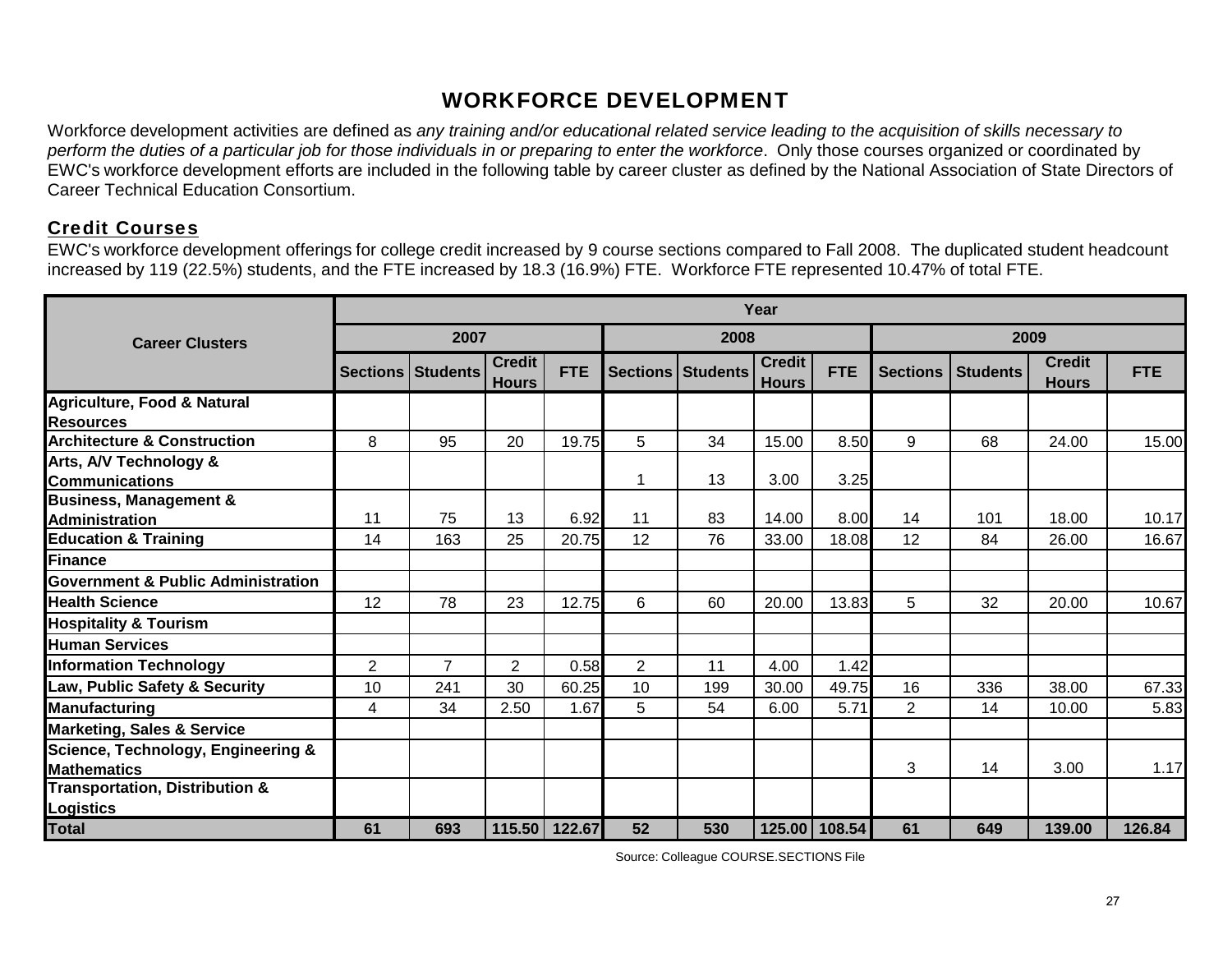# WORKFORCE DEVELOPMENT

#### Non-Credit Courses

Non-credit workforce development offerings decreased compared to Fall 2008. The number of course sections decreased by 19; the number of enrollments decreased by 139, and the total contact hours increased by 13.5 hours.

|                                               | Year |                            |                                |                 |                 |                                |                 |                 |                                |  |  |  |  |
|-----------------------------------------------|------|----------------------------|--------------------------------|-----------------|-----------------|--------------------------------|-----------------|-----------------|--------------------------------|--|--|--|--|
| <b>Career Clusters</b>                        |      | 2007                       |                                |                 | 2008            |                                | 2009            |                 |                                |  |  |  |  |
|                                               |      | <b>Sections   Students</b> | <b>Contact</b><br><b>Hours</b> | <b>Sections</b> | <b>Students</b> | <b>Contact</b><br><b>Hours</b> | <b>Sections</b> | <b>Students</b> | <b>Contact</b><br><b>Hours</b> |  |  |  |  |
| Agriculture, Food & Natural                   |      |                            |                                |                 |                 |                                |                 |                 |                                |  |  |  |  |
| <b>I</b> Resources                            |      |                            |                                |                 |                 |                                |                 |                 |                                |  |  |  |  |
| <b>Architecture &amp; Construction</b>        | 2    | 35                         | 18.00                          |                 |                 |                                | 1               | 4               | 6.00                           |  |  |  |  |
| Arts, A/V Technology &                        |      |                            |                                |                 |                 |                                |                 |                 |                                |  |  |  |  |
| <b>Communications</b>                         | 5    | 54                         | 14.00                          |                 |                 |                                |                 |                 |                                |  |  |  |  |
| <b>Business, Management &amp;</b>             |      |                            |                                |                 |                 |                                |                 |                 |                                |  |  |  |  |
| <b>Administration</b>                         | 15   | 78                         | 47.00                          | 28              | 109             | 170.00                         | 16              | 71              | 31.00                          |  |  |  |  |
| <b>Education &amp; Training</b>               | 30   | 321                        | 311.50                         | 6               | 38              | 40.00                          | 9               | 27              | 304.00                         |  |  |  |  |
| <b>IFinance</b>                               | 1    | 6                          | 24.00                          | 1               | 14              | 3.50                           |                 |                 |                                |  |  |  |  |
| <b>Government &amp; Public Administration</b> |      |                            |                                |                 |                 |                                | 1               | 22              | 8.00                           |  |  |  |  |
| <b>Health Science</b>                         | 5    | 47                         | 28.00                          | 12              | 109             | 55.00                          | 12              | 82              | 56.00                          |  |  |  |  |
| <b>Hospitality &amp; Tourism</b>              |      |                            |                                |                 |                 |                                |                 |                 |                                |  |  |  |  |
| <b>Human Services</b>                         | 1    | 6                          | 7.00                           | 9               | 80              | 122.00                         |                 |                 |                                |  |  |  |  |
| <b>Information Technology</b>                 |      |                            |                                |                 |                 |                                | 1               | 4               | 8.00                           |  |  |  |  |
| Law, Public Safety & Security                 |      |                            |                                | 3               | 21              | 16.00                          | 5               | 61              | 41.00                          |  |  |  |  |
| <b>Manufacturing</b>                          | 1    | 24                         | 8.00                           | 9               | 49              | 58.00                          | 3               | 6               | 21.00                          |  |  |  |  |
| <b>Marketing, Sales &amp; Service</b>         |      |                            |                                |                 |                 |                                |                 |                 |                                |  |  |  |  |
| Science, Technology, Engineering &            |      |                            |                                |                 |                 |                                |                 |                 |                                |  |  |  |  |
| <b>Mathematics</b>                            | 1    | 10                         | 16.00                          |                 |                 |                                |                 |                 |                                |  |  |  |  |
| <b>Transportation, Distribution &amp;</b>     |      |                            |                                |                 |                 |                                |                 |                 |                                |  |  |  |  |
| Logistics                                     |      |                            |                                |                 |                 |                                | 1               | 4               | 3.00                           |  |  |  |  |
| <b>Total</b>                                  | 61   | 581                        | 473.50                         | 68              | 420             | 464.50                         | 49              | 281             | 478.00                         |  |  |  |  |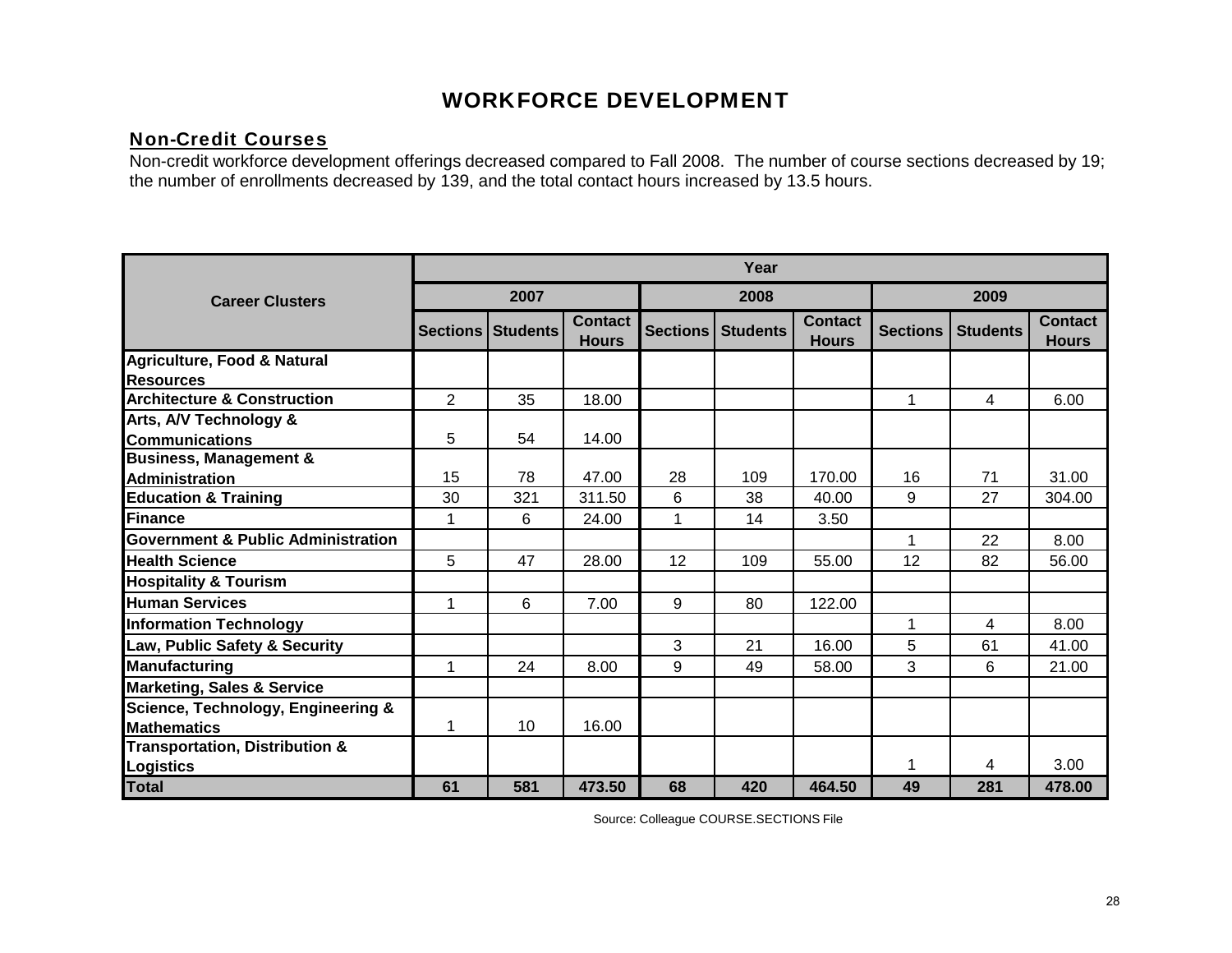# WYOMING HIGH SCHOOL MARKET SHARE

Eastern Wyoming College received 41.79% of the Goshen County graduates Fall 2009, which was up 3.86% over Fall 2008 and 5.86% above the five-year average. Fall 2009, EWC received 12.58% of its service area graduates which is 2.97% below Fall 2008 and 0.20% above the five-year average.

|                                          |                | 5 Yr.  |        |        |                |         |
|------------------------------------------|----------------|--------|--------|--------|----------------|---------|
| <b>County</b>                            | 05             | 06     | 07     | 08     | 09             | Avg.    |
| <b>Converse Graduates</b>                | 175            | 216    | 146    | 166    | 165            | 173.60  |
| <b>Converse EWC Students</b>             | 10             | 13     | 15     | 14     | 9              | 12.20   |
| <b>Percent</b>                           | 5.71%          | 6.02%  | 10.27% | 8.43%  | 5.45%          | 7.18%   |
| <b>Crook Graduates</b>                   | 105            | 92     | 85     | 98     | 83             | 92.60   |
| <b>Crook EWC Students</b>                | 14             |        | 5      | 13     | $\overline{4}$ | 7.20    |
| <b>Percent</b>                           | 13.33%         | 0.00%  | 5.88%  | 13.27% | 4.82%          | 7.46%   |
| <b>Goshen Graduates</b>                  | 116            | 135    | 131    | 145    | 134            | 132.20  |
| <b>Goshen EWC Students</b>               | 32             | 41     | 55     | 55     | 56             | 47.80   |
| <b>Percent</b>                           | 27.59%         | 30.37% | 41.98% | 37.93% | 41.79%         | 35.93%  |
| Niobrara Graduates                       | 26             | 29     | 29     | 26     | 34             | 28.80   |
| <b>Niobrara EWC Students</b>             | $\Omega$       | 2      | 2      | 3      | 1              | 1.60    |
| <b>Percent</b>                           | 0.00%          | 6.90%  | 6.90%  | 11.54% | 2.94%          | 5.65%   |
| <b>Platte Graduates</b>                  | 105            | 96     | 98     | 98     | 94             | 98.20   |
| <b>Platte EWC Students</b>               | $\overline{4}$ |        | 6      | 4      | $\overline{4}$ | 3.60    |
| <b>Percent</b>                           | 3.81%          | 0.00%  | 6.12%  | 4.08%  | 4.26%          | 3.65%   |
| <b>Weston Graduates</b>                  | 95             | 74     | 93     | 65     | 86             | 82.60   |
| <b>Weston EWC Students</b>               | 3              | 1      | 3      | 4      |                | 2.40    |
| <b>Percent</b>                           | 3.16%          | 1.35%  | 3.23%  | 6.15%  | 1.16%          | 3.01%   |
| Total Service Area Graduates             | 622            | 642    | 582    | 598    | 596            | 608.00  |
| <b>Total Service Area EWC Students</b>   | 63             | 57     | 86     | 93     | 75             | 74.80   |
| <b>Percentl</b>                          | 10.13%         | 8.88%  | 14.78% | 15.55% | 12.58%         | 12.38%  |
| <b>Outside Service Area Graduates</b>    | 4994           | 4838   | 4755   | 4885   | 4890           | 4872.40 |
| <b>Outside Service Area EWC Students</b> | 16             | 28     | 32     | 25     | 26             | 25.40   |
| <b>Percent</b>                           | 0.32%          | 0.58%  | 0.67%  | 0.51%  | 0.53%          | 0.52%   |